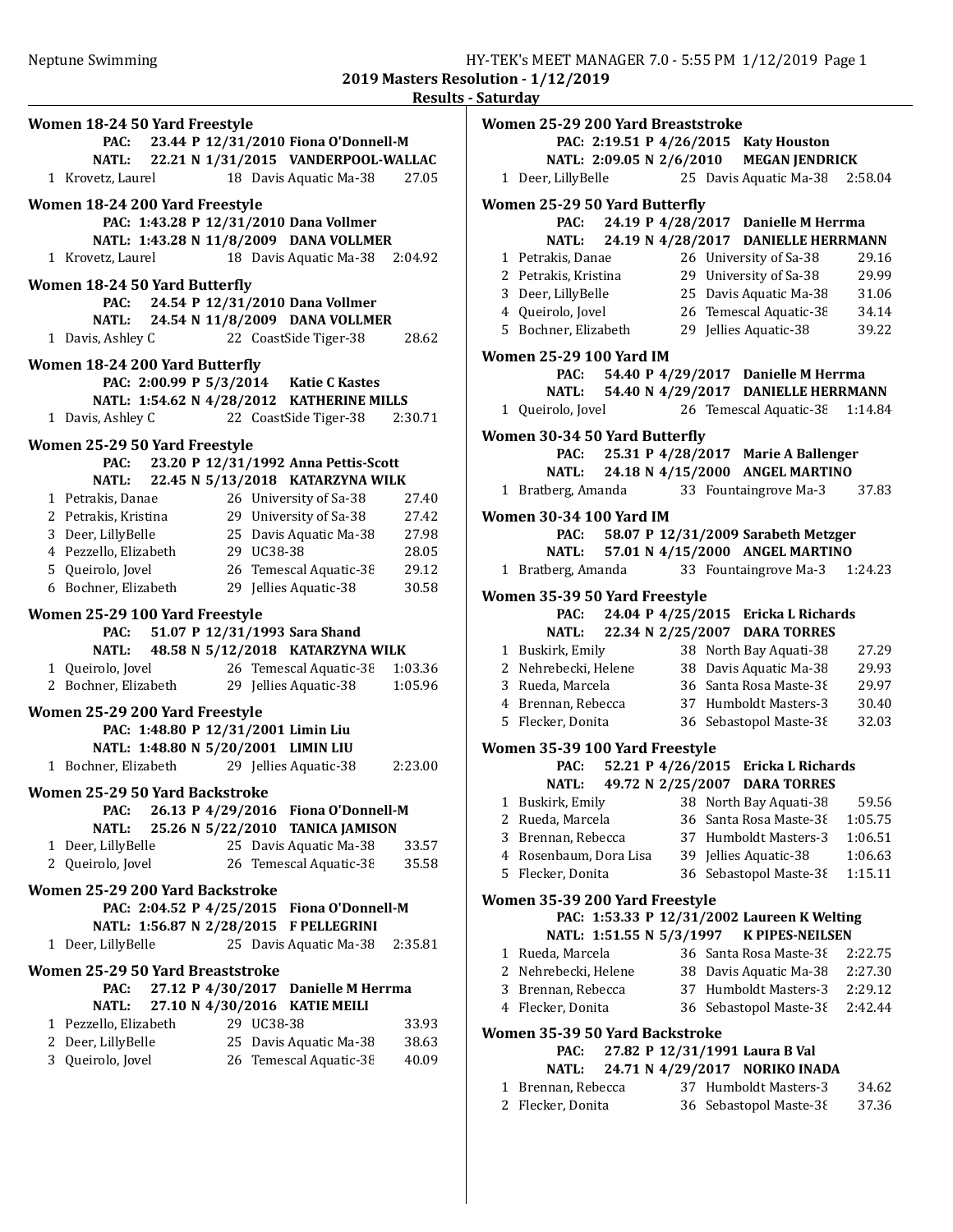2019 Masters Resolution - 1/12/2019

|  | Results - Saturday |  |
|--|--------------------|--|
|  |                    |  |

|                                        |                  |                                                                                         | nesults |
|----------------------------------------|------------------|-----------------------------------------------------------------------------------------|---------|
| Women 35-39 200 Yard Backstroke        |                  |                                                                                         |         |
|                                        |                  | PAC: 2:08.31 P 12/31/2005 Jody Smith                                                    |         |
|                                        |                  | NATL: 2:00.54 N 3/14/1998 K PIPES-NEILSEN                                               |         |
| 1 Rueda, Marcela                       |                  | 36 Santa Rosa Maste-38 2:41.71                                                          |         |
|                                        |                  | 2 Brennan, Rebecca 37 Humboldt Masters-3 2:44.59                                        |         |
| 3 Flecker, Donita                      |                  | 36 Sebastopol Maste-38 3:02.47                                                          |         |
|                                        |                  |                                                                                         |         |
| Women 35-39 50 Yard Breaststroke       |                  |                                                                                         |         |
|                                        |                  | PAC: 28.55 P 5/4/2014 Katie Glenn                                                       |         |
| <b>NATL:</b>                           |                  | 28.51 N 5/2/2014 KATIE GLENN                                                            |         |
| 1 Buskirk, Emily                       |                  | 38 North Bay Aquati-38                                                                  | 37.07   |
| Women 35-39 200 Yard Breaststroke      |                  |                                                                                         |         |
|                                        |                  | PAC: 2:17.51 P 4/26/2015 Katie Glenn                                                    |         |
|                                        |                  | NATL: 2:17.51 N 4/26/2015 KATIE GLENN                                                   |         |
|                                        |                  | 1 Hardin, Meghan 37 North Bay Aquati-38                                                 | 2:43.02 |
|                                        |                  | 2 Nehrebecki, Helene 38 Davis Aquatic Ma-38                                             | 3:04.09 |
|                                        |                  |                                                                                         |         |
| Women 35-39 50 Yard Butterfly          |                  |                                                                                         |         |
|                                        |                  | PAC: 26.07 P 4/13/2015 Ericka L Richards                                                |         |
|                                        |                  | NATL: 25.04 N 4/28/2017 NORIKO INADA                                                    |         |
|                                        |                  | 1 Hardin, Meghan 37 North Bay Aquati-38<br>2 Rosenbaum, Dora Lisa 39 Jellies Aquatic-38 | 30.72   |
|                                        |                  |                                                                                         | 32.35   |
| 3 Rueda, Marcela                       |                  | 36 Santa Rosa Maste-38                                                                  | 33.50   |
| <b>Women 35-39 100 Yard IM</b>         |                  |                                                                                         |         |
|                                        |                  | PAC: 59.87 P 5/1/2014 ERichards&KGlenn                                                  |         |
|                                        |                  | NATL: 57.25 N 4/29/2017 GABRIELLE CHANG                                                 |         |
|                                        |                  | 1 Hardin, Meghan 37 North Bay Aquati-38 1:08.24                                         |         |
|                                        |                  | 2 Buskirk, Emily 38 North Bay Aquati-38 1:13.36                                         |         |
|                                        |                  | 3 Nehrebecki, Helene 38 Davis Aquatic Ma-38 1:16.54                                     |         |
| 4 Flecker, Donita                      |                  | 36 Sebastopol Maste-38                                                                  | 1:24.39 |
|                                        |                  |                                                                                         |         |
| <b>Women 35-39 200 Yard IM</b>         |                  |                                                                                         |         |
|                                        |                  | PAC: 2:09.51 P 12/31/2000 Jill S Hernandez                                              |         |
|                                        |                  | NATL: 2:05.24 N 3/14/1998 K PIPES-NEILSEN                                               |         |
| 1 Rueda, Marcela                       |                  | 36 Santa Rosa Maste-38 2:42.89                                                          |         |
| Women 40-44 50 Yard Freestyle          |                  |                                                                                         |         |
|                                        |                  | PAC: 24.68 P 12/31/1994 Laura B Val                                                     |         |
|                                        |                  | NATL: 21.91 N 4/15/2007 DARA TORRES                                                     |         |
| 1 Richards, Ericka                     |                  | 40 Santa Rosa Maste-38                                                                  | 25.71   |
| 2 Belluomini, Melanie                  |                  | 41 Davis Aquatic Ma-38                                                                  | 29.96   |
| 3 Wu, Debra                            |                  | 40 UC38-38                                                                              | 32.80   |
| 4 Raskin, Karen                        |                  | 44 Humboldt Masters-3                                                                   | 34.35   |
|                                        |                  |                                                                                         |         |
| Women 40-44 100 Yard Freestyle<br>PAC: |                  |                                                                                         |         |
| <b>NATL:</b>                           |                  | 53.30 P 4/28/2017 Katie Glenn                                                           |         |
|                                        |                  | 48.34 N 4/15/2007 DARA TORRES                                                           |         |
| 1 Belluomini, Melanie                  |                  | 41 Davis Aquatic Ma-38                                                                  | 1:09.62 |
| 2 Raskin, Karen                        |                  | 44 Humboldt Masters-3                                                                   | 1:13.12 |
| Women 40-44 200 Yard Freestyle         |                  |                                                                                         |         |
|                                        |                  | PAC: 1:54.53 P 4/30/2017 Katie Glenn                                                    |         |
|                                        |                  | NATL: 1:51.06 N 12/22/2002 K PIPES-NEILSEN                                              |         |
| 1 Belluomini, Melanie                  |                  | 41 Davis Aquatic Ma-38                                                                  | 2:37.51 |
|                                        |                  |                                                                                         |         |
| Women 40-44 50 Yard Backstroke<br>PAC: |                  | 27.83 P 12/31/2009 Jody Smith                                                           |         |
| <b>NATL:</b>                           | 26.12 N 5/1/2011 | <b>SHERI HART</b>                                                                       |         |
| 1 Richards, Ericka                     |                  | 40 Santa Rosa Maste-38                                                                  | 29.81   |
| 2 Wu, Debra                            |                  | 40 UC38-38                                                                              | 39.83   |
|                                        |                  |                                                                                         |         |

| 3 Esserman Melville, Sara 44 UC38-38                                                |                                                                | 40.07          |
|-------------------------------------------------------------------------------------|----------------------------------------------------------------|----------------|
| Women 40-44 50 Yard Breaststroke                                                    |                                                                |                |
| PAC: 29.51 P 4/30/2017 Katie Glenn                                                  |                                                                |                |
|                                                                                     | NATL: 28.71 N 5/11/2018 KATIE GLENN                            |                |
|                                                                                     |                                                                | 34.27          |
| *1 Richards, Ericka 40 Santa Rosa Maste-38<br>*1 Esserman Melville, Sara 44 UC38-38 |                                                                | 44.48          |
| Women 40-44 50 Yard Butterfly                                                       |                                                                |                |
| PAC: 26.46 P 12/31/1994 Laura B Val                                                 |                                                                |                |
| <b>NATL:</b>                                                                        | 25.14 N 5/10/2009 S VON DER LIPPE                              |                |
| 1 Richards, Ericka                                                                  | 40 Santa Rosa Maste-38                                         | 28.28          |
| 2 Belluomini, Melanie 41 Davis Aquatic Ma-38 31.35                                  |                                                                |                |
| 3 Raskin, Karen                                                                     | 44 Humboldt Masters-3 35.94                                    |                |
| 4 Wu, Debra                                                                         | 40 UC38-38                                                     | 38.26          |
| 5 Esserman Melville, Sara 44 UC38-38                                                |                                                                | 39.65          |
| Women 40-44 200 Yard Butterfly                                                      |                                                                |                |
|                                                                                     | PAC: 2:11.01 P 12/31/2012 Alison H Zamanian                    |                |
|                                                                                     | NATL: 2:03.13 N 5/4/2008 S VON DER LIPPE                       |                |
| 1 Raskin, Karen                                                                     | 44 Humboldt Masters-3 2:58.69                                  |                |
|                                                                                     |                                                                |                |
| Women 40-44 100 Yard IM<br>PAC: 1:00.89 P 4/29/2017 Katie Glenn                     |                                                                |                |
| <b>NATL:</b>                                                                        | 57.95 N 4/28/2012 ERIKA BRAUN                                  |                |
| 1 Wu, Debra                                                                         | 40 UC38-38                                                     | 1:23.11        |
| 2 Raskin, Karen                                                                     | 44 Humboldt Masters-3 1:25.66                                  |                |
| 3 Esserman Melville, Sara 44 UC38-38                                                |                                                                | 1:26.59        |
| Women 40-44 200 Yard IM                                                             |                                                                |                |
|                                                                                     | PAC: 2:10.62 P 12/31/2003 Jill S Hernandez                     |                |
|                                                                                     | NATL: 2:04.85 N 5/4/2008 S VON DER LIPPE                       |                |
| 1 Raskin, Karen                                                                     | 44 Humboldt Masters-3 3:05.43                                  |                |
|                                                                                     |                                                                |                |
| Women 45-49 50 Yard Freestyle                                                       |                                                                |                |
| PAC: 25.10 P 12/31/1999 Laura B Val<br><b>NATL:</b>                                 | 23.80 N 4/8/2017 ERIKA BRAUN                                   |                |
| 1 Nicolescu, Andreea C C 46 North Bay Aquati-38                                     |                                                                | 30.91          |
| 2 Lathouwers, Lynn 48 Swymnut Masters-31 31.18                                      |                                                                |                |
| 3 Irwin, Jessica A 45 Santa Rosa Maste-38                                           |                                                                | 31.59          |
| 4 Fu, Sandra                                                                        | 47 UC38-38                                                     | 38.03          |
|                                                                                     |                                                                |                |
| Women 45-49 100 Yard Freestyle                                                      |                                                                |                |
| PAC:<br><b>NATL:</b>                                                                | 53.27 P 12/31/2001 Laura B Val<br>51.99 N 4/9/2017 ERIKA BRAUN |                |
| 1 Irwin, Jessica A                                                                  | 45 Santa Rosa Maste-38                                         | 1:13.55        |
|                                                                                     |                                                                |                |
| Women 45-49 200 Yard Freestyle                                                      |                                                                |                |
|                                                                                     | PAC: 1:57.73 P 4/7/2017 Alison H Zamanian                      |                |
|                                                                                     | NATL: 1:53.28 N 12/16/2007 K PIPES-NEILSEN                     |                |
| 1 Peroni, Diana                                                                     | 46 Swymnut Masters-31                                          | 2:52.07        |
| Women 45-49 50 Yard Backstroke                                                      |                                                                |                |
| PAC:                                                                                | 28.26 P 12/31/1997 Laura B Val                                 |                |
| <b>NATL:</b>                                                                        | 27.35 N 12/21/2008 K PIPES-NEILSEN                             |                |
| *1 Nicolescu, Andreea C C                                                           | 46 North Bay Aquati-38                                         | 34.72          |
| *1 Lathouwers, Lynn                                                                 | 48 Swymnut Masters-31                                          | 39.59          |
|                                                                                     |                                                                |                |
| 2 Irwin, Jessica A<br>3 Fu, Sandra                                                  | 45 Santa Rosa Maste-38<br>47 UC38-38                           | 38.54<br>42.27 |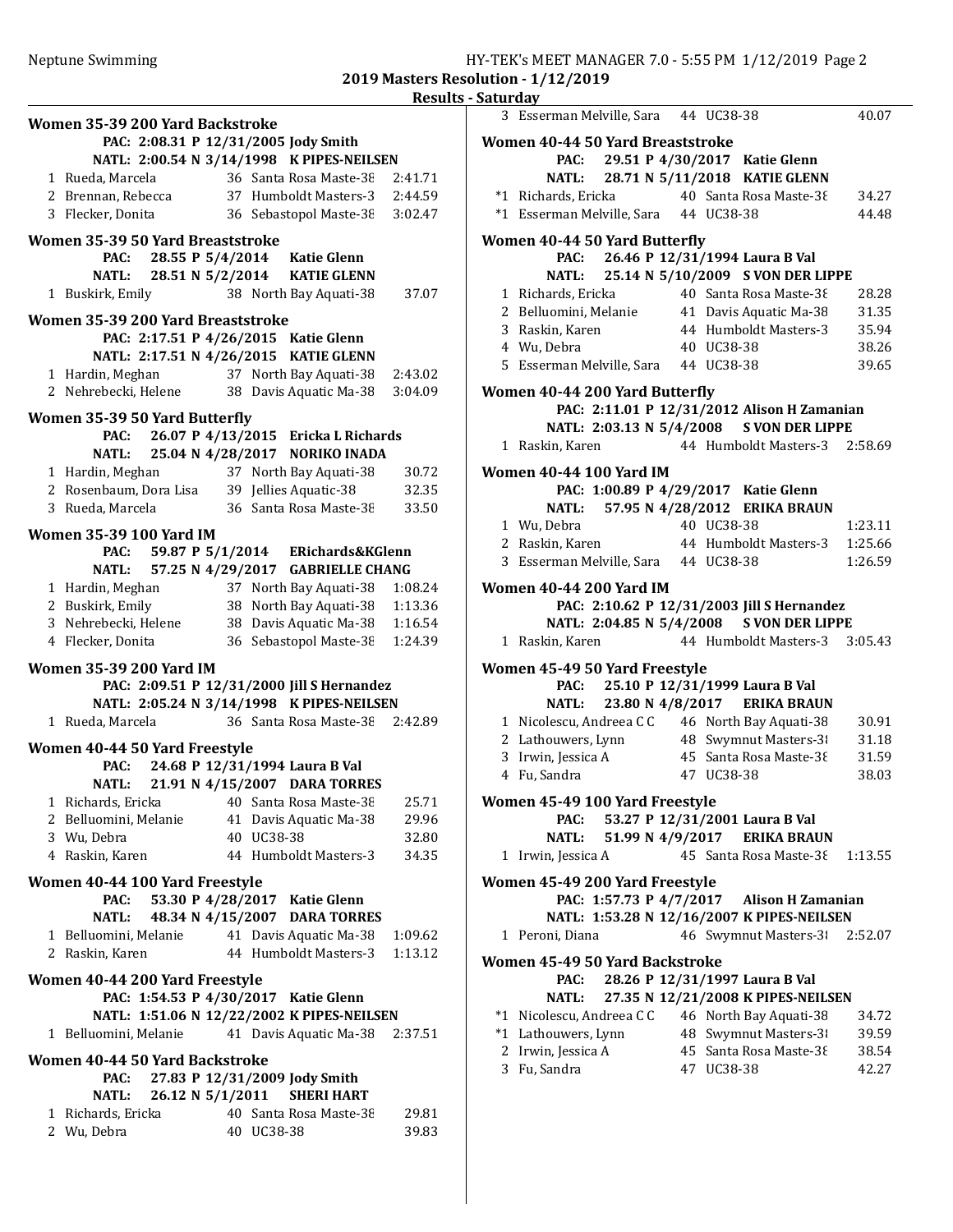|    |                                  |                           |      |                                                                                             | resul   |
|----|----------------------------------|---------------------------|------|---------------------------------------------------------------------------------------------|---------|
|    | Women 45-49 50 Yard Breaststroke |                           |      |                                                                                             |         |
|    | <b>PAC:</b>                      |                           |      | 32.82 P 12/31/1994 Susan Roy                                                                |         |
|    | <b>NATL:</b>                     |                           |      | 30.17 N 5/20/2007 CAROLINE KRATTLI                                                          |         |
|    | 1 Lathouwers, Lynn               |                           |      | 48 Swymnut Masters-3                                                                        | 44.95   |
|    |                                  |                           |      |                                                                                             |         |
|    | Women 45-49 50 Yard Butterfly    |                           |      | PAC: 27.02 P 12/31/1998 Laura B Val                                                         |         |
|    | <b>NATL:</b>                     |                           |      | 25.64 N 4/9/2017 ERIKA BRAUN                                                                |         |
|    |                                  |                           |      |                                                                                             | 35.43   |
|    |                                  |                           |      | *1 Nicolescu, Andreea CC 46 North Bay Aquati-38<br>*1 Lathouwers, Lynn 48 Swymnut Masters-3 | 35.94   |
|    | 2 Fu, Sandra                     |                           |      | 47 UC38-38                                                                                  | 46.41   |
|    |                                  |                           |      |                                                                                             |         |
|    | Women 45-49 200 Yard Butterfly   |                           |      |                                                                                             |         |
|    |                                  |                           |      | PAC: 2:11.12 P 12/31/2001 Laura B Val                                                       |         |
|    |                                  |                           |      | NATL: 2:07.39 N 12/26/2008 K PIPES-NEILSEN                                                  |         |
|    | 1 Peroni, Diana                  |                           |      | 46 Swymnut Masters-3                                                                        | 3:04.41 |
|    | <b>Women 45-49 100 Yard IM</b>   |                           |      |                                                                                             |         |
|    |                                  |                           |      | PAC: 1:02.13 P 12/31/2009 Lisa A Ward                                                       |         |
|    | NATL:                            |                           |      | 59.39 N 4/28/2012 FALL WILLEBOORDSE                                                         |         |
|    |                                  |                           |      | *1 Lathouwers, Lynn 48 Swymnut Masters-31 1:24.60                                           |         |
|    | *1 Irwin, Jessica A              |                           |      | 45 Santa Rosa Maste-38                                                                      | 1:26.16 |
|    | Women 50-54 50 Yard Freestyle    |                           |      |                                                                                             |         |
|    | PAC:                             |                           |      | 25.30 P 12/31/2002 Laura B Val                                                              |         |
|    | NATL:                            |                           |      | 24.53 N 3/18/2016 FALL WILLEBOORDSE                                                         |         |
|    | 1 Lein, Brenda                   |                           |      | 54 North Bay Aquati-38                                                                      | 28.82   |
|    | 2 Bulman, Robin                  |                           |      | 53 Santa Rosa Maste-38                                                                      | 29.14   |
|    | 3 Houts, Jennifer                |                           |      | 53 Rolling Hills Mu-38                                                                      | 29.69   |
|    | 4 Garforth, Emma                 |                           |      | 50 Davis Aquatic Ma-38                                                                      | 29.98   |
|    | 5 Jones, Tracey                  |                           |      | 50 Santa Rosa Maste-38                                                                      | 30.42   |
|    | 6 Cox, Juliet                    |                           |      | 50 Manatee Aquatic-38                                                                       | 30.44   |
|    | 7 Connolly, Cindi                |                           |      | 54 Fountaingrove Ma-3                                                                       | 30.97   |
|    | 8 Jones, Sara H                  |                           |      | 50 Santa Rosa Maste-38                                                                      | 31.63   |
|    | 9 Chachkin, Myra                 |                           |      | 50 Manatee Aquatic-38                                                                       | 38.32   |
|    | Women 50-54 100 Yard Freestyle   |                           |      |                                                                                             |         |
|    | <b>PAC:</b>                      |                           |      | 54.38 P 12/31/2002 Laura B Val                                                              |         |
|    | <b>NATL:</b>                     |                           |      | 53.60 N 4/29/2016 FALL WILLEBOORDSE                                                         |         |
|    | 1 Coomber, Molly                 |                           |      | 53 North Bay Aquati-38                                                                      | 1:05.64 |
|    | 2 Cox, Juliet                    |                           |      | 50 Manatee Aquatic-38 1:06.39                                                               |         |
| 3  | Pearson, Deborah                 |                           | 52   | New Mexico Maste-4                                                                          | 1:13.08 |
| 4  | Phalen, Jennifer                 |                           | 54   | Davis Aquatic Ma-38                                                                         | 1:16.07 |
|    | 5 Crow, Joan                     |                           | 54   | Davis Aquatic Ma-38                                                                         | 1:18.42 |
| 6  | Kossa, Christina                 |                           | 52   | Richmond Plunge-38                                                                          | 1:23.28 |
| 7  | Chachkin, Myra                   |                           | 50   | Manatee Aquatic-38                                                                          | 1:27.62 |
|    | Women 50-54 200 Yard Freestyle   |                           |      |                                                                                             |         |
|    |                                  | PAC: 1:58.43 P 5/4/2014   |      | <b>Jill S Hernandez</b>                                                                     |         |
|    |                                  | NATL: 1:58.34 N 4/10/2016 |      | <b>ELLEN REYNOLDS</b>                                                                       |         |
| 1  | Cox, Juliet                      |                           | 50 - | Manatee Aquatic-38                                                                          | 2:18.43 |
| 2  | Jones, Sara H                    |                           | 50   | Santa Rosa Maste-38                                                                         | 2:22.07 |
| 3  | Coomber, Molly                   |                           | 53   | North Bay Aquati-38                                                                         | 2:23.69 |
| 4  | Bulman, Robin                    |                           | 53   | Santa Rosa Maste-38                                                                         | 2:34.21 |
| 5  | Phalen, Jennifer                 |                           | 54   | Davis Aquatic Ma-38                                                                         | 2:37.34 |
| 6  | Bechhoefer, Marta                |                           | 51   | Santa Cruz Maste-38                                                                         | 2:41.97 |
| 7  | Pearson, Deborah                 |                           | 52   | New Mexico Maste-4                                                                          | 2:43.50 |
| 8  | Kossa, Christina                 |                           | 52   | Richmond Plunge-38                                                                          | 3:01.71 |
| 9  | Chachkin, Myra                   |                           | 50   | Manatee Aquatic-38                                                                          | 3:15.43 |
| 10 | Asta, Lisa                       |                           | 53   | Walnut Creek Mas-3                                                                          | 3:50.53 |
|    |                                  |                           |      |                                                                                             |         |

|              | <b>Women 50-54 50 Yard Backstroke</b>    |                   |                                                  |                    |
|--------------|------------------------------------------|-------------------|--------------------------------------------------|--------------------|
|              | PAC:                                     |                   | 29.35 P 12/31/2005 Laura B Val                   |                    |
|              | NATL:                                    |                   | 27.04 N 5/10/2013 LESLIE LIVINGSTON              |                    |
| $\mathbf{1}$ | Cox, Juliet                              |                   | 50 Manatee Aquatic-38                            | 32.11              |
|              | 2 Lein, Brenda                           |                   | 54 North Bay Aquati-38                           | 34.00              |
|              | 3 Connolly, Cindi                        |                   | 54 Fountaingrove Ma-3                            | 34.91              |
|              | 4 Houts, Jennifer                        |                   | 53 Rolling Hills Mu-38                           | 38.47              |
|              | 5 Pearson, Deborah                       |                   | 52 New Mexico Maste-4                            | 41.90              |
|              | 6 Kossa, Christina                       |                   | 52 Richmond Plunge-38                            | 46.28              |
| 7            | Asta, Lisa                               |                   | 53 Walnut Creek Mas-3                            | 54.64              |
|              | Women 50-54 200 Yard Backstroke          |                   | PAC: 2:16.65 P 4/18/2010 Bonnie M Bilich         |                    |
|              |                                          |                   | NATL: 2:07.51 N 11/22/2014 ELLEN REYNOLDS        |                    |
|              | 1 Cox, Juliet                            |                   | 50 Manatee Aquatic-38                            | 2:38.97            |
|              | 2 Jones, Sara H                          |                   | 50 Santa Rosa Maste-38                           | 2:40.19            |
|              | 3 Pearson, Deborah                       |                   | 52 New Mexico Maste-4                            | 3:10.72            |
|              | 4 Phalen, Jennifer                       |                   | 54 Davis Aquatic Ma-38                           | 3:15.27            |
|              | 5 Kossa, Christina                       |                   | 52 Richmond Plunge-38                            | 3:32.99            |
|              |                                          |                   |                                                  |                    |
|              | Women 50-54 50 Yard Breaststroke         |                   |                                                  |                    |
|              | PAC:                                     |                   | 33.12 P 4/30/2017 Kathryn E Gelman               |                    |
|              | <b>NATL:</b>                             | 31.61 N 4/14/2018 | <b>S VON DER LIPPE</b>                           |                    |
|              | 1 Bulman, Robin                          |                   | 53 Santa Rosa Maste-38                           | 38.71              |
|              | 2 Connolly, Cindi                        |                   | 54 Fountaingrove Ma-3                            | 38.96              |
|              | 3 Jones, Tracey                          |                   | 50 Santa Rosa Maste-38                           | 41.16              |
|              | 4 Phalen, Jennifer                       |                   | 54 Davis Aquatic Ma-38                           | 42.71              |
|              | <b>Women 50-54 200 Yard Breaststroke</b> |                   |                                                  |                    |
|              |                                          |                   | PAC: 2:37.95 P 4/13/2010 Cokie Lepinski          |                    |
|              |                                          |                   | NATL: 2:29.92 N 2/20/2012 CAROLINE KRATTLI       |                    |
|              | 1 Bulman, Robin                          |                   | 53 Santa Rosa Maste-38                           | 3:08.01            |
|              | 2 Bechhoefer, Marta                      |                   | 51 Santa Cruz Maste-38                           | 3:10.65            |
|              | 3 Phalen, Jennifer                       |                   | 54 Davis Aquatic Ma-38                           | 3:14.80            |
|              | 4 Crow, Joan                             |                   | 54 Davis Aquatic Ma-38                           | 3:28.32            |
|              | 5 Kossa, Christina                       |                   | 52 Richmond Plunge-38                            | 3:49.48            |
|              | 6 Asta, Lisa                             |                   | 53 Walnut Creek Mas-3                            | 4:24.20            |
|              | Women 50-54 50 Yard Butterfly            |                   |                                                  |                    |
|              | PAC:                                     |                   | 27.81 P 12/31/2002 Laura B Val                   |                    |
|              | <b>NATL:</b>                             |                   | 25.70 N 5/11/2013 LESLIE LIVINGSTON              |                    |
| 1            | Coomber, Molly                           | 53                | North Bay Aquati-38                              | 32.96              |
| 2            | Jones, Tracey                            | 50                | Santa Rosa Maste-38                              | 34.05              |
| 3            | Houts, Jennifer                          |                   | 53 Rolling Hills Mu-38                           | 35.41              |
|              | 4 Pearson, Deborah                       |                   | 52 New Mexico Maste-4                            | 40.27              |
| 5            | Asta, Lisa                               |                   | 53 Walnut Creek Mas-3                            | 1:04.05            |
|              | Women 50-54 200 Yard Butterfly           |                   |                                                  |                    |
|              |                                          |                   | PAC: 2:15.18 P 12/31/2002 Laura B Val            |                    |
|              |                                          |                   | NATL: 2:15.18 N 5/17/2002 LAURA VAL              |                    |
| 1            | Bulman, Robin                            |                   | 53 Santa Rosa Maste-38                           | 3:17.59            |
|              |                                          |                   |                                                  |                    |
|              | Women 50-54 100 Yard IM                  |                   |                                                  |                    |
|              |                                          |                   | PAC: 1:05.48 P 12/31/2005 Laura B Val            |                    |
|              |                                          |                   | NATL: 1:01.28 N 4/29/2016 FALL WILLEBOORDSE      |                    |
| 1            | Garforth, Emma                           |                   | 50 Davis Aquatic Ma-38                           | 1:12.91            |
| 3            | 2 Connolly, Cindi                        | 54                | Fountaingrove Ma-3                               | 1:15.71            |
|              | Coomber, Molly<br>4 Houts, Jennifer      |                   | 53 North Bay Aquati-38<br>53 Rolling Hills Mu-38 | 1:15.87<br>1:18.92 |
| 5            | Phalen, Jennifer                         |                   | 54 Davis Aquatic Ma-38                           | 1:27.23            |
|              |                                          |                   |                                                  |                    |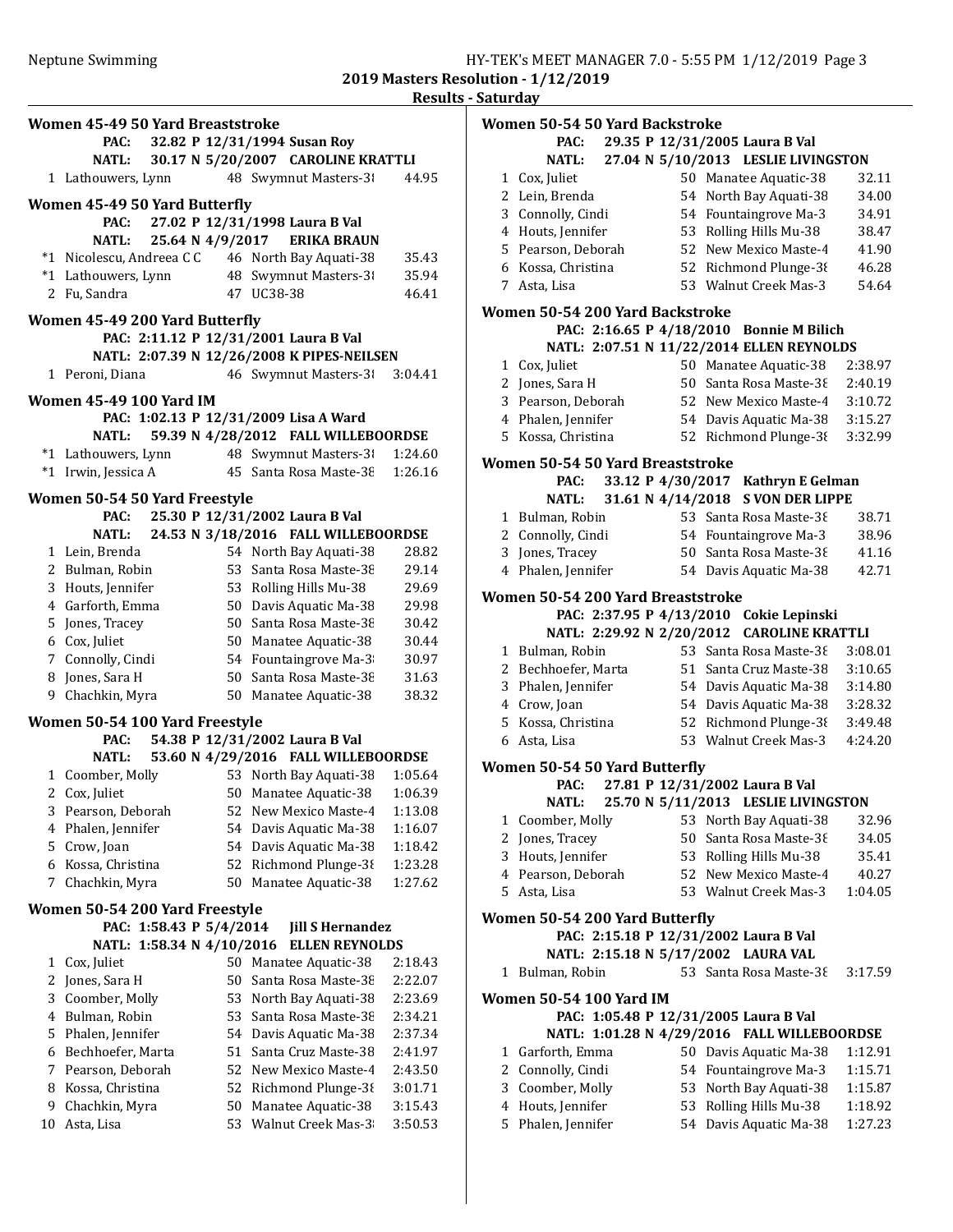| (Women 50-54 100 Yard IM)                 |                                                                                      |                |
|-------------------------------------------|--------------------------------------------------------------------------------------|----------------|
| 6 Bechhoefer, Marta                       | 51 Santa Cruz Maste-38                                                               | 1:29.18        |
| 7 Kossa, Christina                        | 52 Richmond Plunge-3{                                                                | 1:41.76        |
| 8 Asta, Lisa                              | 53 Walnut Creek Mas-3                                                                | 1:57.87        |
| <b>Women 50-54 200 Yard IM</b>            |                                                                                      |                |
|                                           | PAC: 2:14.40 P 5/9/2013 Jill S Hernandez                                             |                |
|                                           | NATL: 2:12.57 N 4/15/2018 ELLEN REYNOLDS                                             |                |
| 1 Jones, Sara H                           | 50 Santa Rosa Maste-38                                                               | 2:47.38        |
| 2 Bulman, Robin                           | 53 Santa Rosa Maste-38                                                               | 2:53.67        |
|                                           |                                                                                      |                |
| Women 55-59 50 Yard Freestyle             |                                                                                      |                |
| PAC:                                      | 25.29 P 12/31/2009 Laura B Val                                                       |                |
| 25.16 N 4/8/2017<br><b>NATL:</b>          | <b>SUE WALSH</b>                                                                     |                |
| 1 Russell, Jane                           | 55 Davis Aquatic Ma-38<br>57 Swymnut Masters-3                                       | 30.64          |
| 2 Coffee, Cassandra<br>3 Queirolo, Vivian | 58 Mountain View Ma-3                                                                | 32.50<br>45.61 |
|                                           |                                                                                      |                |
| Women 55-59 100 Yard Freestyle            |                                                                                      |                |
| PAC:                                      | 54.72 P 12/31/2008 Laura B Val                                                       |                |
| NATL: 54.72 N 5/4/2008                    | <b>LAURA VAL</b>                                                                     |                |
| 1 Russell, Jane                           | 55 Davis Aquatic Ma-38                                                               | 1:06.22        |
|                                           | 2 Coffee, Cassandra 57 Swymnut Masters-3                                             | 1:13.53        |
| 3 Dibley, Allison                         | 56 Walnut Creek Mas-3                                                                | 1:20.64        |
| Women 55-59 200 Yard Freestyle            |                                                                                      |                |
|                                           | PAC: 1:59.02 P 12/31/2009 Laura B Val                                                |                |
|                                           | NATL: 1:57.90 N 4/30/2017 KARLYN PIPES                                               |                |
| 1 Russell, Jane                           | 55 Davis Aquatic Ma-38                                                               | 2:22.01        |
| 2 Dibley, Allison                         | 56 Walnut Creek Mas-3                                                                | 2:58.22        |
|                                           |                                                                                      |                |
|                                           |                                                                                      |                |
| Women 55-59 50 Yard Backstroke            |                                                                                      |                |
|                                           | PAC: 28.88 P 3/28/2010 Laura B Val                                                   |                |
|                                           | NATL: 28.14 N 10/30/2016 LESLIE LIVINGSTON                                           |                |
| 1 Coffee, Cassandra                       | 57 Swymnut Masters-3                                                                 | 43.05          |
| 2 Dibley, Allison                         | 56 Walnut Creek Mas-3<br>58 Mountain View Ma-3                                       | 46.47<br>57.69 |
| 3 Queirolo, Vivian                        |                                                                                      |                |
| Women 55-59 200 Yard Backstroke           |                                                                                      |                |
|                                           | PAC: 2:12.87 P 4/28/2017 Jill S Hernandez                                            |                |
| NATL: 2:11.29 N 4/28/2017                 | <b>KARLYN PIPES</b>                                                                  |                |
| 1 Focha, Teresa M                         | 57 Modesto Area Aqu-3 3:46.63                                                        |                |
| Women 55-59 50 Yard Breaststroke          |                                                                                      |                |
| PAC:                                      | 35.60 P 12/31/2001 Carolyn Boak                                                      |                |
| <b>NATL:</b>                              | 32.13 N 4/30/2017 CAROLINE KRATTLI                                                   |                |
| 1 Queirolo, Vivian                        | 58 Mountain View Ma-3                                                                | 58.31          |
|                                           |                                                                                      |                |
| Women 55-59 200 Yard Breaststroke         |                                                                                      |                |
|                                           | PAC: 2:52.90 P 4/11/2015 Hilary R Hafner<br>NATL: 2:40.19 N 5/10/2009 CATHERINE KOHN |                |
| 1 Russell, Jane                           |                                                                                      | 3:08.59        |
| 2 Focha, Teresa M                         | 55 Davis Aquatic Ma-38<br>57 Modesto Area Aqu-3 4:16.03                              |                |
|                                           |                                                                                      |                |
| Women 55-59 50 Yard Butterfly             |                                                                                      |                |
| PAC:                                      | 28.20 P 4/10/2010 Laura B Val                                                        |                |
| <b>NATL:</b>                              | 27.04 N 10/30/2016 LESLIE LIVINGSTON                                                 |                |
| 1 Coffee, Cassandra                       | 57 Swymnut Masters-3                                                                 | 37.43          |
| 2 Focha, Teresa M                         | 57 Modesto Area Aqu-3                                                                | 48.65          |
| 3 Dibley, Allison<br>4 Queirolo, Vivian   | 56 Walnut Creek Mas-3<br>58 Mountain View Ma-3                                       | 48.78<br>52.98 |

| Women 55-59 200 Yard Butterfly         |  |                                                                                                     |         |
|----------------------------------------|--|-----------------------------------------------------------------------------------------------------|---------|
|                                        |  | PAC: 2:16.28 P 12/31/2009 Laura B Val                                                               |         |
|                                        |  | NATL: 2:16.28 N 5/10/2009 LAURA VAL                                                                 |         |
| 1 Focha, Teresa M                      |  | 57 Modesto Area Aqu-3 3:42.43                                                                       |         |
| <b>Women 55-59 100 Yard IM</b>         |  |                                                                                                     |         |
|                                        |  | PAC: 1:05.21 P 12/31/2007 Laura B Val                                                               |         |
|                                        |  | NATL: 1:02.34 N 4/29/2017 KARLYN PIPES                                                              |         |
|                                        |  | 1 Queirolo, Vivian 58 Mountain View Ma-3 1:53.73                                                    |         |
| <b>Women 55-59 200 Yard IM</b>         |  |                                                                                                     |         |
|                                        |  | PAC: 2:15.70 P 4/28/2017 Jill S Hernandez                                                           |         |
|                                        |  | NATL: 2:15.70 N 4/28/2017 JILL HERNANDEZ                                                            |         |
| 1 Dibley, Allison                      |  | 56 Walnut Creek Mas-3 3:43.37                                                                       |         |
|                                        |  | 2 Focha, Teresa M 57 Modesto Area Aqu-3 3:45.69                                                     |         |
| Women 60-64 50 Yard Freestyle          |  |                                                                                                     |         |
|                                        |  | PAC: 26.48 P 3/9/2014 Laura B Val                                                                   |         |
| NATL:                                  |  | 26.20 N 5/11/2018 PENNY NOYES                                                                       |         |
|                                        |  |                                                                                                     | 32.59   |
|                                        |  | 1 Haufler, Susan 61 Marcia's Enthusi-38<br>2 Cericola, Patricia 61 University of Sa-38              | 32.84   |
|                                        |  | 3 Gregoriev, Maria 60 Swymnut Masters-31                                                            | 51.85   |
|                                        |  |                                                                                                     |         |
| Women 60-64 100 Yard Freestyle         |  | PAC: 56.45 P 12/31/2012 Laura B Val                                                                 |         |
|                                        |  | NATL: 56.45 N 4/29/2012 LAURA VAL                                                                   |         |
|                                        |  | 1 Cericola, Patricia 61 University of Sa-38                                                         | 1:19.18 |
|                                        |  | 2 Gregoriev, Maria 60 Swymnut Masters-31                                                            | 2:02.09 |
|                                        |  |                                                                                                     |         |
| Women 60-64 200 Yard Freestyle         |  |                                                                                                     |         |
|                                        |  | PAC: 2:05.75 P 5/22/2016 Laura B Val<br>NATL: 2:05.75 N 5/22/2016 LAURA VAL                         |         |
|                                        |  |                                                                                                     |         |
|                                        |  | 1 Neville, Cathy V 61 San Diego Swim M-4 2:33.52<br>2 Haufler, Susan 61 Marcia's Enthusi-38 2:43.07 |         |
|                                        |  |                                                                                                     |         |
| Women 60-64 50 Yard Backstroke         |  |                                                                                                     |         |
|                                        |  | PAC: 29.58 P 4/26/2015 Laura B Val<br>NATL: 29.58 N 4/26/2015 LAURA VAL                             |         |
| 1 Haufler, Susan                       |  | 61 Marcia's Enthusi-38 42.09                                                                        |         |
|                                        |  |                                                                                                     |         |
| Women 60-64 50 Yard Breaststroke       |  |                                                                                                     |         |
|                                        |  | PAC: 37.32 P 4/30/2017 Barbara C Wheeler                                                            |         |
|                                        |  | NATL: 33.79 N 5/7/2017 MELINDA MANN                                                                 |         |
| 1 Rafkin, Louise                       |  | 60 Marcia's Enthusi-38                                                                              | 41.64   |
| 2 Taylor, Donna                        |  | 60 Humboldt Masters-3                                                                               | 42.69   |
| 3 Cericola, Patricia                   |  | 61 University of Sa-38                                                                              | 46.63   |
| 4 Haufler, Susan<br>5 Gregoriev, Maria |  | 61 Marcia's Enthusi-38<br>60 Swymnut Masters-31                                                     | 47.63   |
|                                        |  |                                                                                                     | 57.01   |
| Women 60-64 200 Yard Breaststroke      |  |                                                                                                     |         |
|                                        |  | PAC: 3:00.12 P 4/8/2017 Barbara C Wheeler                                                           |         |
|                                        |  | NATL: 2:44.73 N 4/26/2015 LO KNAPP                                                                  |         |
| 1 Taylor, Donna                        |  | 60 Humboldt Masters-3                                                                               | 3:31.73 |
| Women 60-64 50 Yard Butterfly          |  |                                                                                                     |         |
| PAC:                                   |  | 29.28 P 2/9/2014 Laura B Val                                                                        |         |
| NATL:                                  |  | 27.93 N 5/13/2018 TRACI GRANGER                                                                     |         |
| 1 Neville, Cathy V                     |  | 61 San Diego Swim M-4                                                                               | 38.10   |
| 2 Cericola, Patricia                   |  | 61 University of Sa-38                                                                              | 39.81   |
|                                        |  |                                                                                                     |         |
|                                        |  |                                                                                                     |         |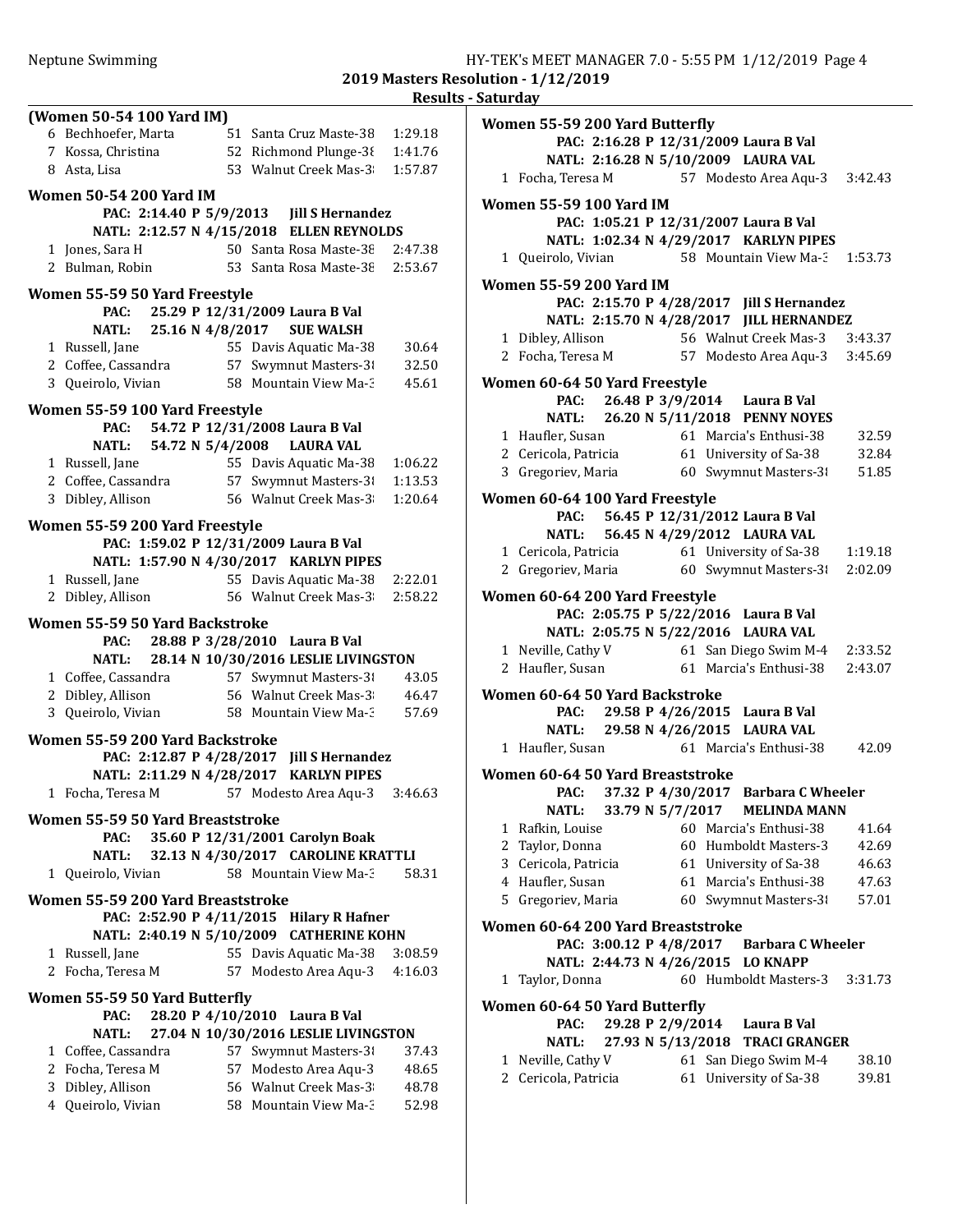| Women 60-64 200 Yard Butterfly         |                                                               |
|----------------------------------------|---------------------------------------------------------------|
| PAC: 2:24.30 P 5/9/2013                | Laura B Val                                                   |
|                                        | NATL: 2:24.30 N 5/10/2013 LAURA VAL<br>60 Marcia's Enthusi-38 |
| 1 Rafkin, Louise<br>2 Neville, Cathy V | 3:17.34<br>61 San Diego Swim M-4<br>3:30.80                   |
| 3 Hair, Margaret                       | 63 Lewis Clark Nept-35<br>3:35.46                             |
| 4 Taylor, Donna                        | 60 Humboldt Masters-3<br>3:35.82                              |
| 5 Haufler, Susan                       | 61 Marcia's Enthusi-38<br>3:43.47                             |
|                                        |                                                               |
| <b>Women 60-64 100 Yard IM</b>         | PAC: 1:07.08 P 5/17/2015 Laura B Val                          |
|                                        | NATL: 1:06.74 N 9/15/2018 PENNY NOYES                         |
| 1 Rafkin, Louise                       | 60 Marcia's Enthusi-38<br>1:20.09                             |
| 2 Hair, Margaret                       | 63 Lewis Clark Nept-35<br>1:26.79                             |
| 3 Cericola, Patricia                   | 61 University of Sa-38<br>1:29.10                             |
| 4 Haufler, Susan                       | 61 Marcia's Enthusi-38<br>1:30.03                             |
| <b>Women 60-64 200 Yard IM</b>         |                                                               |
|                                        | PAC: 2:25.40 P 12/31/2012 Laura B Val                         |
|                                        | NATL: 2:25.40 N 3/4/2012 LAURA VAL                            |
| 1 Rafkin, Louise                       | 60 Marcia's Enthusi-38<br>2:55.21                             |
| 2 Taylor, Donna                        | 3:18.25<br>60 Humboldt Masters-3                              |
| Women 65-69 50 Yard Freestyle          |                                                               |
| PAC:                                   | 26.73 P 4/30/2017 Laura B Val                                 |
| 26.55 N 5/13/2018<br>NATL:             | <b>LAURA VAL</b>                                              |
| 1 Val, Laura                           | 67 Tamalpais Aquati-38<br>27.47                               |
| 2 Teeter, Diana                        | 65 Santa Rosa Maste-38<br>42.37                               |
| Women 65-69 100 Yard Freestyle         |                                                               |
| PAC:                                   | 58.21 P 4/28/2017 Laura B Val                                 |
| NATL:                                  | 57.88 N 5/12/2018 LAURA VAL                                   |
| 1 Teeter, Diana                        | 65 Santa Rosa Maste-38<br>1:31.67                             |
| Women 65-69 200 Yard Freestyle         |                                                               |
| PAC: 2:09.22 P 3/11/2017               | Laura B Val                                                   |
| NATL: 2:07.23 N 5/11/2018              | <b>LAURA VAL</b>                                              |
| 1 Guthrie, Sally                       | 68 Davis Aquatic Ma-38<br>2:39.05                             |
| 2 Teeter, Diana                        | 65 Santa Rosa Maste-38<br>3:17.81                             |
| Women 65-69 50 Yard Backstroke         |                                                               |
| 30.39 P 4/30/2017<br>PAC:              | Laura B Val                                                   |
| <b>NATL:</b>                           | 29.65 N 5/12/2018 LAURA VAL                                   |
| 1 Val, Laura                           | 67 Tamalpais Aquati-38<br>31.51                               |
| 2 Guthrie, Sally                       | 68 Davis Aquatic Ma-38<br>41.37                               |
| 3 Teeter, Diana                        | 65 Santa Rosa Maste-38<br>51.29                               |
| Women 65-69 200 Yard Backstroke        |                                                               |
|                                        | PAC: 2:27.76 P 4/28/2017 Laura B Val                          |
|                                        | NATL: 2:23.88 N 5/13/2018 LAURA VAL                           |
| 1 Willard, Mimi                        | 65 UCLA Club Swimmi-!<br>3:10.03                              |
| Women 65-69 50 Yard Breaststroke       |                                                               |
| PAC:                                   | 38.56 P 3/19/2017 Laura B Val                                 |
| <b>NATL:</b>                           | 36.58 N 5/11/2018 MELINDA WOLFF                               |
| 1 Val, Laura                           | 67 Tamalpais Aquati-38<br>40.58                               |
| Women 65-69 200 Yard Breaststroke      |                                                               |
|                                        | PAC: 3:06.16 P 12/31/2009 Daniela Barnea                      |
|                                        | NATL: 3:01.50 N 4/4/2004 JOANN LEILICH                        |
| 1 Willard, Mimi                        | 65 UCLA Club Swimmi-<br>3:38.04                               |
|                                        |                                                               |

|   | Women 65-69 50 Yard Butterfly         |                          |  |                                                                                                        |         |
|---|---------------------------------------|--------------------------|--|--------------------------------------------------------------------------------------------------------|---------|
|   |                                       |                          |  | PAC: 29.58 P 3/19/2017 Laura B Val                                                                     |         |
|   |                                       |                          |  | NATL: 29.58 N 3/19/2017 LAURA VAL                                                                      |         |
|   | 1 Val, Laura                          |                          |  | 67 Tamalpais Aquati-38                                                                                 | 30.89   |
|   | Women 65-69 100 Yard IM               |                          |  |                                                                                                        |         |
|   |                                       |                          |  | PAC: 1:09.39 P 2/11/2017 Laura B Val                                                                   |         |
|   |                                       |                          |  | NATL: 1:09.44 N 2/4/2017 LAURA VAL                                                                     |         |
|   | 1 Willard, Mimi                       |                          |  | 65 UCLA Club Swimmi-! 1:31.21                                                                          |         |
|   | Women 65-69 200 Yard IM               |                          |  |                                                                                                        |         |
|   |                                       |                          |  | PAC: 2:30.60 P 5/22/2017 Laura B Val                                                                   |         |
|   |                                       |                          |  | NATL: 2:30.60 N 5/21/2017 LAURA VAL                                                                    |         |
|   |                                       |                          |  |                                                                                                        |         |
|   | 2 Willard, Mimi                       |                          |  | 1 Guthrie, Sally 68 Davis Aquatic Ma-38 3:15.13<br>65 UCLA Club Swimmi-! 3:19.31                       |         |
|   |                                       |                          |  |                                                                                                        |         |
|   | Women 70-74 100 Yard Freestyle        |                          |  | PAC: 1:09.79 P 12/31/2000 Gail Roper                                                                   |         |
|   |                                       |                          |  | NATL: 1:06.41 N 5/7/2017 DIANN UUSTAL                                                                  |         |
|   |                                       |                          |  |                                                                                                        |         |
|   |                                       |                          |  | 1 Barnea, Daniela 174 Stanford Masters-38                                                              | 1:30.48 |
|   |                                       |                          |  | 2 Coholan, Annette 70 Rolling Hills Mu-38                                                              | 1:32.90 |
|   | Women 70-74 200 Yard Freestyle        |                          |  |                                                                                                        |         |
|   |                                       |                          |  | PAC: 2:35.85 P 12/31/2000 Gail Roper                                                                   |         |
|   |                                       |                          |  | NATL: 2:27.55 N 5/11/2018 CHRISTIE HAYES                                                               |         |
|   |                                       |                          |  |                                                                                                        |         |
|   |                                       |                          |  | 1 Barnea, Daniela 14 Stanford Masters-38 3:09.40<br>2 Coholan, Annette 170 Rolling Hills Mu-38 3:18.05 |         |
|   | Women 70-74 50 Yard Backstroke        |                          |  |                                                                                                        |         |
|   |                                       |                          |  | PAC: 40.21 P 12/31/2000 Gail Roper                                                                     |         |
|   |                                       |                          |  | NATL: 34.60 N 5/12/2018 MARGARET TOPPEL                                                                |         |
|   |                                       |                          |  | 1 Hornof, Kristine 71 Davis Aquatic Ma-38                                                              | 53.20   |
|   |                                       |                          |  |                                                                                                        |         |
|   | Women 70-74 200 Yard Backstroke       |                          |  |                                                                                                        |         |
|   |                                       |                          |  | PAC: 3:18.53 P 4/28/2017 Daniela Barnea                                                                |         |
|   |                                       |                          |  | NATL: 2:47.52 N 4/28/2017 DIANN UUSTAL                                                                 |         |
|   |                                       |                          |  |                                                                                                        |         |
|   |                                       |                          |  |                                                                                                        |         |
|   | Women 70-74 50 Yard Breaststroke      |                          |  |                                                                                                        |         |
|   |                                       |                          |  | PAC: 40.45 P 4/24/2015 Daniela Barnea                                                                  |         |
|   |                                       |                          |  | NATL: 39.44 N 9/16/2017 DALE BARNHARD                                                                  |         |
|   | 1 Coholan, Annette                    |                          |  | 70 Rolling Hills Mu-38                                                                                 | 53.43   |
| 2 | Hornof, Kristine                      |                          |  | 71 Davis Aquatic Ma-38                                                                                 | 53.57   |
|   |                                       |                          |  |                                                                                                        |         |
|   | Women 70-74 200 Yard Breaststroke     | PAC: 3:13.58 P 5/3/2014  |  | Daniela Barnea                                                                                         |         |
|   |                                       | NATL: 3:07.28 N 2/2/2009 |  | <b>JOANN LEILICH</b>                                                                                   |         |
|   | 1 Barnea, Daniela                     |                          |  | 74 Stanford Masters-38                                                                                 | 3:27.77 |
|   | 2 Coholan, Annette                    |                          |  | 70 Rolling Hills Mu-38                                                                                 | 4:12.82 |
|   | 3 Hornof, Kristine                    |                          |  | 71 Davis Aquatic Ma-38                                                                                 | 4:15.80 |
|   |                                       |                          |  |                                                                                                        |         |
|   | <b>Women 70-74 200 Yard Butterfly</b> |                          |  |                                                                                                        |         |
|   |                                       |                          |  | PAC: 3:18.49 P 4/25/2015 Daniela Barnea                                                                |         |
|   |                                       |                          |  | NATL: 3:07.31 N 9/17/2016 MARGOT PETTIJOHN                                                             |         |
|   | 1 Barnea, Daniela                     |                          |  | 74 Stanford Masters-38                                                                                 | 3:34.56 |
|   | Women 70-74 100 Yard IM               |                          |  |                                                                                                        |         |
|   |                                       |                          |  | PAC: 1:21.97 P 12/31/2000 Gail Roper                                                                   |         |
|   |                                       | NATL: 1:14.73 N 6/9/2018 |  | <b>MARGARET TOPPEL</b>                                                                                 |         |
|   |                                       |                          |  |                                                                                                        |         |
|   | 1 Coholan, Annette                    |                          |  | 70 Rolling Hills Mu-38                                                                                 | 1:51.77 |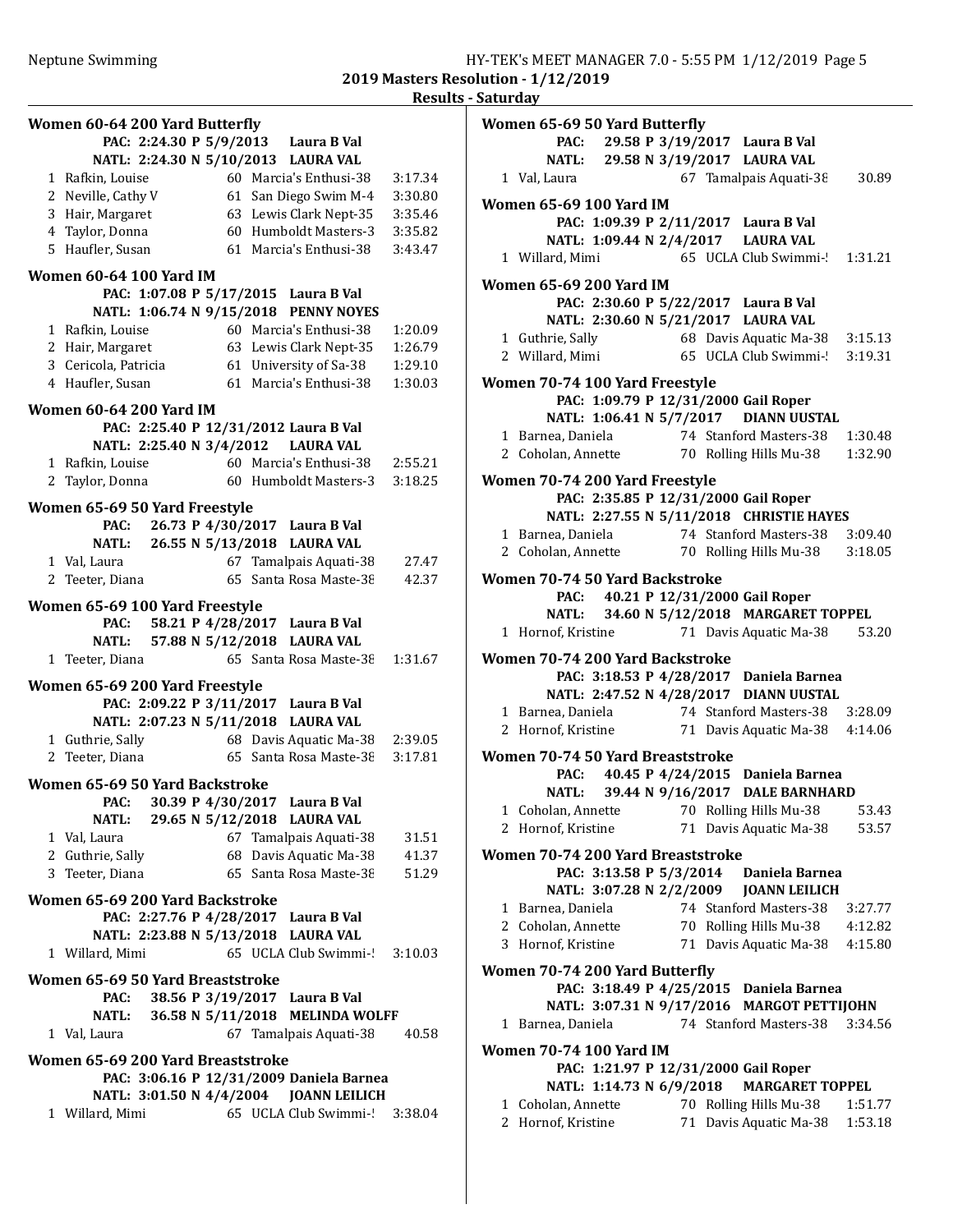| <b>Women 70-74 200 Yard IM</b>                 |                                |
|------------------------------------------------|--------------------------------|
| PAC: 3:06.16 P 5/18/2014 Daniela Barnea        |                                |
| NATL: 2:51.31 N 5/7/2017 DIANN UUSTAL          |                                |
| 1 Barnea, Daniela                              | 74 Stanford Masters-38 3:20.64 |
| Women 75-79 50 Yard Freestyle                  |                                |
| PAC: 34.68 P 4/30/2017 Nancy J Ridout          |                                |
| NATL: 33.87 N 4/3/2005 GAIL ROPER              |                                |
| 1 Ridout, Nancy                                | 76 Tamalpais Aquati-38 37.76   |
| Women 75-79 100 Yard Freestyle                 |                                |
| PAC: 1:20.83 P 12/31/1998 Margery Meyer        |                                |
| NATL: 1:16.23 N 4/24/2005 GAIL ROPER           |                                |
| 1 Ridout, Nancy                                | 76 Tamalpais Aquati-38 1:29.68 |
| Women 75-79 200 Yard Freestyle                 |                                |
| PAC: 2:57.07 P 5/4/2014 Susan L Munn           |                                |
| NATL: 2:53.05 N 3/8/2009 RONNIE KAMPHAUSEN     |                                |
| 1 Ridout, Nancy 76 Tamalpais Aquati-38 3:24.06 |                                |
| Women 80-84 50 Yard Freestyle                  |                                |
| PAC: 37.11 P 12/31/2003 Margery Meyer          |                                |
| NATL: 34.20 N 12/13/2015 JOHNNIE DETRICK       |                                |
| 1 Flesh, Anice W                               | 82 Swymnut Masters-3<br>50.74  |
| Women 80-84 50 Yard Breaststroke               |                                |
| PAC: 48.29 P 2/12/2011 Ann M Hirsch            |                                |
| NATL: 47.35 N 9/23/2018 ANNE WILLIAMS          |                                |
| 1 Flesh, Anice W                               | 82 Swymnut Masters-3 1:03.67   |
| Women 80-84 200 Yard Breaststroke              |                                |
| PAC: 3:49.67 P 2/12/2011 Ann M Hirsch          |                                |
| NATL: 3:37.95 N 9/23/2018 ANNE WILLIAMS        |                                |
| 1 Flesh, Anice W                               | 82 Swymnut Masters-31 4:58.57  |
| Women 80-84 50 Yard Butterfly                  |                                |
| PAC: 52.26 P 4/3/2011 Ann M Hirsch             |                                |
| NATL: 50.10 N 4/15/2007 LOIS KIVI NOCHMAN      |                                |
| 1 Flesh, Anice W 82 Swymnut Masters-31 1:05.51 |                                |
| <b>Women 80-84 100 Yard IM</b>                 |                                |
| PAC: 1:46.52 P 3/27/2011 Ann M Hirsch          |                                |
| NATL: 1:42.51 N 4/29/2016 JOHNNIE DETRICK      |                                |
| 1 Flesh, Anice W                               | 82 Swymnut Masters-3 2:07.09   |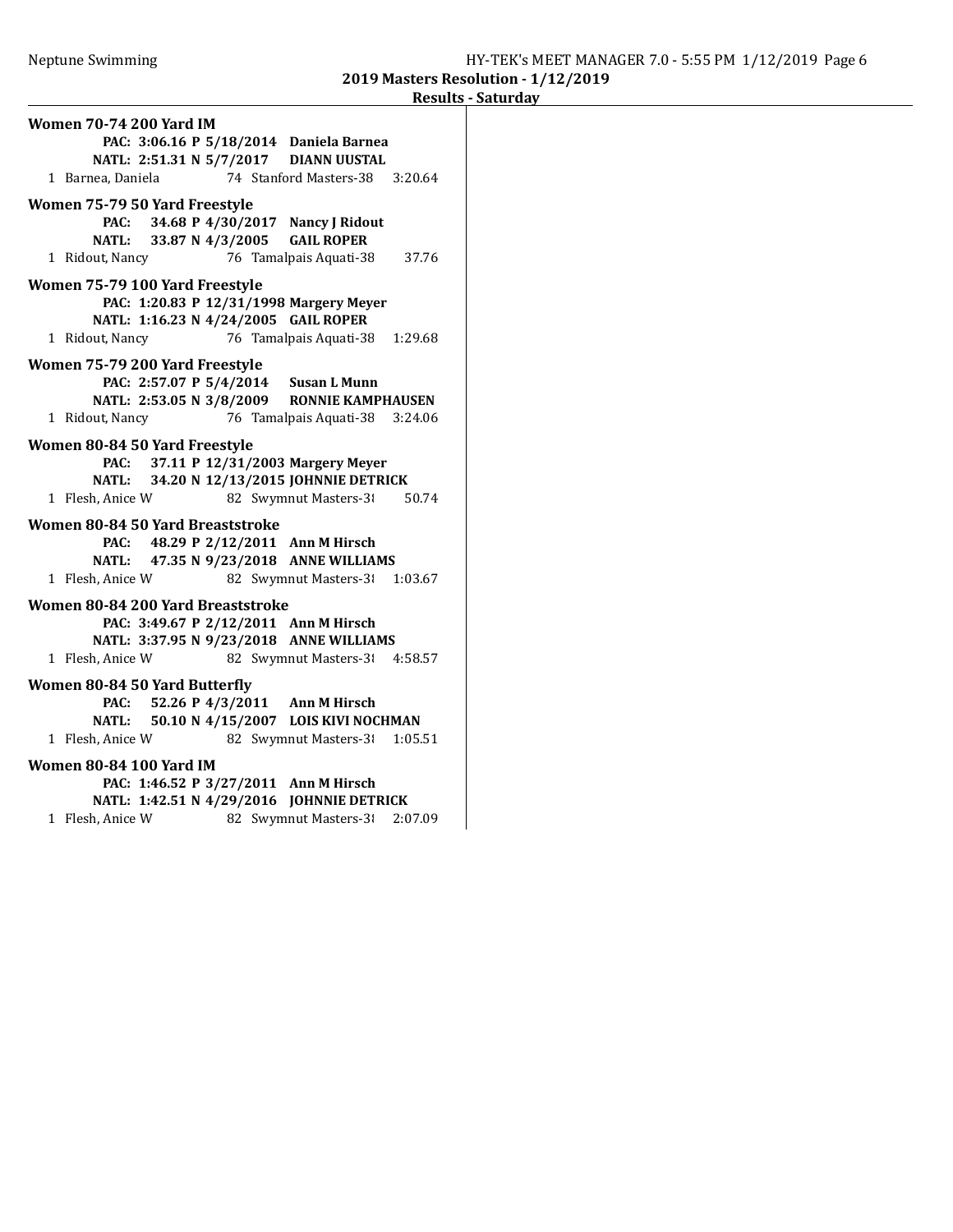2019 Masters Resolution - 1/12/2019 Results - Saturday

|   | Men 18-24 50 Yard Freestyle    |                   |            |                                                                                     |         |
|---|--------------------------------|-------------------|------------|-------------------------------------------------------------------------------------|---------|
|   |                                |                   |            | PAC: 19.97 P 5/2/2014 Christopher Peter                                             |         |
|   |                                |                   |            | NATL: 19.36 N 4/28/2012 JOSH SCHNEIDER                                              |         |
|   | 1 Hung, Toby                   |                   |            | 19 East Bay Bat Ray-38                                                              | 26.55   |
|   | Men 18-24 50 Yard Backstroke   |                   |            |                                                                                     |         |
|   |                                |                   |            | PAC: 22.85 P 4/26/2015 Andrew Saeta                                                 |         |
|   |                                |                   |            | NATL: 22.33 N 5/10/2013 ANDREW ELLIOTT                                              |         |
|   | 1 Hung, Toby                   |                   |            | 19 East Bay Bat Ray-38 35.91                                                        |         |
|   | Men 18-24 50 Yard Butterfly    |                   |            |                                                                                     |         |
|   |                                |                   |            | PAC: 22.50 P 5/4/2014 Nolan Koon                                                    |         |
|   |                                |                   |            | NATL: 21.13 N 4/26/2015 HENRIK LINDAU                                               |         |
|   | 1 Hung, Toby                   |                   |            | 19 East Bay Bat Ray-38 34.44                                                        |         |
|   | <b>Men 18-24 100 Yard IM</b>   |                   |            |                                                                                     |         |
|   |                                |                   |            | PAC: 49.52 P 4/25/2015 Colin B Babcock                                              |         |
|   |                                |                   |            | NATL: 49.23 N 4/15/2018 LUCAS BUREAU                                                |         |
|   | 1 Hung, Toby                   |                   |            | 19 East Bay Bat Ray-38   1:08.80                                                    |         |
|   | Men 25-29 50 Yard Freestyle    |                   |            |                                                                                     |         |
|   |                                |                   |            | PAC: 18.67 P 12/20/2014 Nathan Adrian                                               |         |
|   |                                |                   |            | NATL: 18.67 N 12/20/2014 BOUSQUET\ADRIAN                                            |         |
|   | 1 Blumberg, Marc               |                   |            | 25 Davis Aquatic Ma-38 23.06                                                        |         |
|   |                                |                   |            | 2 Bochner, William 29 Santa Clara Swim-38 23.50                                     |         |
|   | 3 Barta, Paul J                | 26 UC38-38        |            |                                                                                     | 25.84   |
|   | Men 25-29 100 Yard Freestyle   |                   |            |                                                                                     |         |
|   |                                |                   |            | PAC: 41.13 P 5/3/2014 Nathan Adrian                                                 |         |
|   |                                |                   |            | NATL: 41.13 N 5/3/2014 NATHAN ADRIAN                                                |         |
|   |                                |                   |            | 1 Bochner, William 29 Santa Clara Swim-38 51.02                                     |         |
|   |                                |                   |            | 2 Thomas, Michael 26 Mountain View Ma-3 58.53                                       |         |
|   | Men 25-29 200 Yard Freestyle   |                   |            |                                                                                     |         |
|   |                                |                   |            | PAC: 1:32.83 P 12/5/2014 Nathan Adrian<br>NATL: 1:31.93 N 12/6/2013 DARIAN TOWNSEND |         |
|   | 1 Gutto, Shane                 |                   |            | 29 Spare Time Ameri-3 2:01.67                                                       |         |
|   |                                |                   |            | 2 Thomas, Michael 26 Mountain View Ma-3 2:10.83                                     |         |
|   |                                |                   |            |                                                                                     |         |
|   | Men 25-29 50 Yard Backstroke   |                   |            | PAC: 21.98 P 5/1/2016 Andrew Saeta                                                  |         |
|   |                                |                   |            | NATL: 21.46 N 4/16/2010 ADAM MANIA                                                  |         |
|   | 1 Blumberg, Marc               |                   |            | 25 Davis Aquatic Ma-38                                                              | 27.37   |
|   | 2 Gutto, Shane                 |                   |            | 29 Spare Time Ameri-3                                                               | 31.20   |
| 3 | Green, Zachary Y               |                   |            | 29 Mountain View Ma-3                                                               | 32.93   |
|   | Men 25-29 200 Yard Backstroke  |                   |            |                                                                                     |         |
|   |                                |                   |            | PAC: 1:50.37 P 4/25/2015 Rob H Newell                                               |         |
|   |                                |                   |            | NATL: 1:45.77 N 3/20/2016 DAVID RUSSELL                                             |         |
|   | 1 Blumberg, Marc               |                   |            | 25 Davis Aquatic Ma-38                                                              | 2:11.96 |
|   | 2 Thomas, Michael              |                   |            | 26 Mountain View Ma-3                                                               | 2:26.89 |
|   | 3 Green, Zachary Y             |                   |            | 29 Mountain View Ma-3                                                               | 2:33.03 |
|   | Men 25-29 50 Yard Breaststroke |                   |            |                                                                                     |         |
|   | PAC:                           |                   |            | 24.86 P 4/30/2016 Christopher Burck                                                 |         |
|   | NATL:                          | 23.87 N 5/21/2010 |            | <b>MARK GANGLOFF</b>                                                                |         |
| 1 | Blumberg, Marc                 |                   |            | 25 Davis Aquatic Ma-38                                                              | 29.82   |
|   | 2 Barta, Paul J                |                   | 26 UC38-38 |                                                                                     | 34.24   |
|   | 3 Green, Zachary Y             |                   |            | 29 Mountain View Ma-3                                                               | 34.40   |
|   |                                |                   |            |                                                                                     |         |
|   |                                |                   |            |                                                                                     |         |

| Men 25-29 200 Yard Breaststroke                   |                                                 |         |
|---------------------------------------------------|-------------------------------------------------|---------|
| PAC: 1:53.04 P 12/21/2013 BJ Johnson              |                                                 |         |
| NATL: 1:53.04 N 12/21/2013 BJ JOHNSON             |                                                 |         |
| 1 Blumberg, Marc                                  | 25 Davis Aquatic Ma-38                          | 2:23.40 |
| 2 Barta, Paul J                                   | 26 UC38-38                                      | 2:41.89 |
| 3 Thomas, Michael                                 | 26 Mountain View Ma-3                           | 2:43.13 |
| 4 Green, Zachary Y                                | 29 Mountain View Ma-3                           | 2:43.45 |
| Men 25-29 50 Yard Butterfly                       |                                                 |         |
|                                                   | PAC: 21.73 P 5/4/2014 William Copeland          |         |
| <b>NATL:</b>                                      | 21.11 N 11/30/2012 DAVIS TARWATER               |         |
| 1 Blumberg, Marc                                  | 25 Davis Aquatic Ma-38                          | 24.34   |
| 2 Bochner, William 29 Santa Clara Swim-38         |                                                 | 25.13   |
| Men 25-29 200 Yard Butterfly                      |                                                 |         |
|                                                   | PAC: 1:47.62 P 12/31/2007 Erik L Scalise        |         |
| NATL: 1:47.62 N 5/20/2007 ERIK SCALISE            |                                                 |         |
| 1 Thomas, Michael                                 | 26 Mountain View Ma-3                           | 2:37.12 |
| Men 25-29 100 Yard IM                             |                                                 |         |
|                                                   | PAC: 48.99 P 4/29/2017 Nathan Adrian            |         |
|                                                   | NATL: 47.77 N 5/3/2014 DARIAN TOWNSEND          |         |
| 1 Barta, Paul J                                   | 26 UC38-38                                      | 1:06.04 |
| 2 Gutto, Shane                                    | 29 Spare Time Ameri-3                           | 1:06.65 |
| 3 Green, Zachary Y                                | 29 Mountain View Ma-3                           | 1:08.86 |
|                                                   |                                                 |         |
| <b>Men 25-29 200 Yard IM</b>                      |                                                 |         |
|                                                   | PAC: 1:47.71 P 12/20/2014 Sean R Mahoney        |         |
|                                                   | NATL: 1:41.79 N 12/21/2013 DARIAN TOWNSEND      |         |
| 1 Thomas, Michael                                 | 26 Mountain View Ma-3                           | 2:25.40 |
| 2 Barta, Paul J                                   | 26 UC38-38                                      | 2:25.99 |
| 3 Green, Zachary Y<br>--- Bochner, William        | 29 Mountain View Ma-3<br>29 Santa Clara Swim-38 | 2:33.09 |
|                                                   |                                                 | DQ      |
| Men 30-34 50 Yard Freestyle                       |                                                 |         |
|                                                   | PAC: 19.33 P 5/4/2014 Anthony L Ervin           |         |
| <b>NATL:</b>                                      | 19.33 N 5/3/2014 ERVIN\ERVIN                    |         |
| 1 Arrigo, Nicholas                                | 33 Rolling Hills Mu-38                          | 24.18   |
| 2 Fitzgerald, Timothy (Tim 31 Santa Clara Swim-38 |                                                 | 24.80   |
| 3 Kokubo, Kei                                     | 33 East Bay Bat Ray-38                          | 24.83   |
| 4 Law, David                                      | 33 Manatee Aquatic-38                           | 25.94   |
| 5 Prevoznak, Jamieson 34 Ohio Splash-17           |                                                 | 37.53   |
| Men 30-34 100 Yard Freestyle                      |                                                 |         |
| PAC:                                              | 43.18 P 5/3/2014 Anthony L Ervin                |         |
| <b>NATL:</b>                                      | 42.75 N 12/21/2014 DARIAN TOWNSEND              |         |
| 1 Kokubo, Kei                                     | 33 East Bay Bat Ray-38                          | 54.89   |
| 2 Fitzgerald, Timothy (Tim 31 Santa Clara Swim-38 |                                                 | 55.20   |
| 3 Prevoznak, Jamieson                             | 34 Ohio Splash-17                               | 1:25.53 |
| Men 30-34 200 Yard Freestyle                      |                                                 |         |
|                                                   | PAC: 1:39.59 P 12/31/1997 Franz Mortensen       |         |
|                                                   | NATL: 1:34.00 N 12/19/2014 DARIAN TOWNSEND      |         |
| 1 Fitzgerald, Timothy (Tim 31 Santa Clara Swim-38 |                                                 | 2:01.86 |
| 2 Law, David                                      | 33 Manatee Aquatic-38                           | 2:08.17 |
| 3 Prevoznak, Jamieson                             | 34 Ohio Splash-17                               | 3:15.27 |
| Men 30-34 50 Yard Backstroke                      |                                                 |         |
| PAC:                                              | 23.10 P 4/30/2017 Matthew T Marshal             |         |
| <b>NATL:</b>                                      | 21.51 N 4/26/2015 MATT GREVERS                  |         |
| 1 Kokubo, Kei                                     | 33 East Bay Bat Ray-38                          | 30.95   |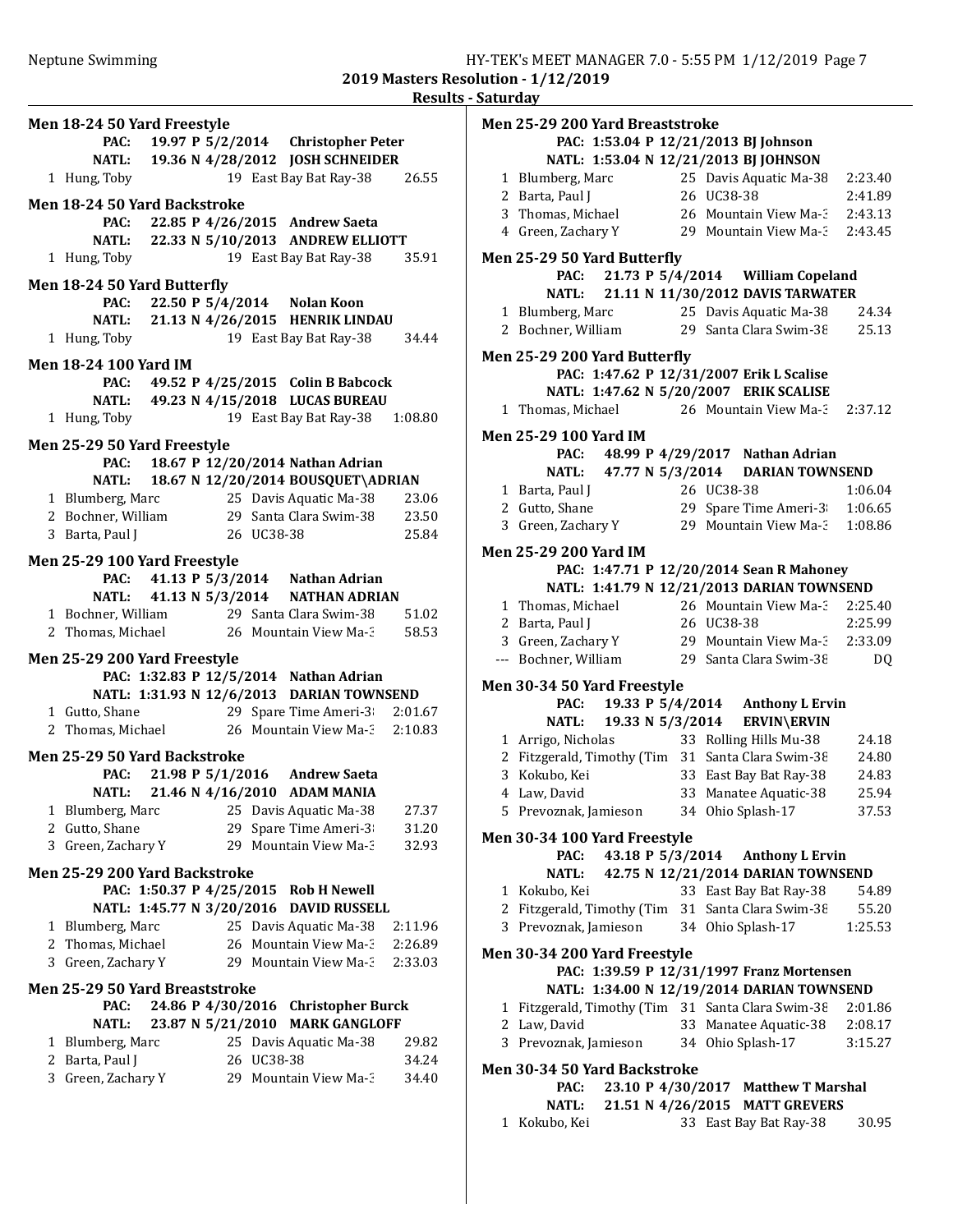Results - Saturday Men 30-34 50 Yard Breaststroke PAC: 25.78 P 5/20/2007 Jeff Commings NATL: 24.35 N 4/24/2015 MATT GREVERS 1 33.16 Law, David 33 Manatee Aquatic-38 2 Fitzgerald, Timothy (Tim 31 Santa Clara Swim-38 35.34 Men 30-34 200 Yard Breaststroke PAC: 2:00.02 P 5/3/2014 Gary N Marshall NATL: 1:56.02 N 5/1/2011 ED MOSES 1 2:44.20 Law, David 33 Manatee Aquatic-38 2 Fitzgerald, Timothy (Tim  $31$  Santa Clara Swim-38 2:46.33 Men 30-34 50 Yard Butterfly PAC: 21.90 P 4/28/2017 Matthew T Marshal NATL: 21.11 N 4/26/2015 MATT GREVERS 1 Arrigo, Nicholas 33 Rolling Hills Mu-38 28.66 Men 30-34 100 Yard IM PAC: 49.23 P 4/25/2015 Anthony L Ervin NATL: 47.71 N 4/29/2017 RYAN LOCHTE 1 Arrigo, Nicholas 33 Rolling Hills Mu-38 1:04.06 2 Kokubo, Kei 33 East Bay Bat Ray-38 1:05.09 Men 35-39 50 Yard Freestyle PAC: 20.81 P 12/31/2009 Lee G Wanie NATL: 20.01 N 3/25/2018 ROLAND SCHOEMAN 1 23.44 Elcock, Nicholas R 37 UC38-38 2 24.09 Wong, Eric 38 UC38-38 3 24.84 De Voss, Christopher 37 California Gold-38 4 25.31 Roper, Matt 37 Davis Aquatic Ma-38 5 26.38 Wans, David 38 Santa Clara Swim-38 6 27.64 Waterson, Kevin 39 Davis Aquatic Ma-38 7 Song, Jimmy 35 Marcia's Enthusi-38 28.06 Men 35-39 100 Yard Freestyle PAC: 45.61 P 4/9/2017 Tamas Kerekjarto NATL: 44.24 N 4/20/2009 VLAD PYSHNENKO 1 50.99 Elcock, Nicholas R 37 UC38-38 2 55.06 De Voss, Christopher 37 California Gold-38 3 59.35 Wans, David 38 Santa Clara Swim-38 4 Song, Jimmy 35 Marcia's Enthusi-38 1:02.95 Men 35-39 200 Yard Freestyle PAC: 1:41.20 P 12/31/1999 Franz Mortensen NATL: 1:36.56 N 5/4/2008 JOSH DAVIS 1 Elcock, Nicholas R 37 UC38-38 1:53.61 2 Wong, Eric 38 UC38-38 1:59.18 3 2:00.07 Roper, Matt 37 Davis Aquatic Ma-38 4 2:14.57 Wans, David 38 Santa Clara Swim-38 5 2:15.97 Song, Jimmy 35 Marcia's Enthusi-38 6 2:16.42 Waterson, Kevin 39 Davis Aquatic Ma-38 Men 35-39 50 Yard Backstroke PAC: 24.58 P 5/20/2007 Lance Bohlman NATL: 22.62 N 4/29/2017 JEFF NATALIZIO 1 Roper, Matt 37 Davis Aquatic Ma-38 28.70 2 Wans, David 38 Santa Clara Swim-38 32.64 3 32.89 Waterson, Kevin 39 Davis Aquatic Ma-38

| Men 35-39 50 Yard Breaststroke         |  |            |                                                                                        |         |
|----------------------------------------|--|------------|----------------------------------------------------------------------------------------|---------|
| PAC:                                   |  |            | 26.99 P 12/31/2000 Brian P Scottolin                                                   |         |
| <b>NATL:</b>                           |  |            | 25.35 N 5/21/2010 STEVE WEST                                                           |         |
| 1 Roper, Matt                          |  |            | 37 Davis Aquatic Ma-38                                                                 | 31.15   |
| 2 De Voss, Christopher                 |  |            | 37 California Gold-38                                                                  | 31.77   |
| 3 Song, Jimmy                          |  |            | 35 Marcia's Enthusi-38                                                                 | 33.35   |
| 4 Waterson, Kevin                      |  |            | 39 Davis Aquatic Ma-38                                                                 | 36.71   |
| <b>Men 35-39 200 Yard Breaststroke</b> |  |            |                                                                                        |         |
|                                        |  |            | PAC: 2:00.56 P 4/29/2017 Gary N Marshall                                               |         |
|                                        |  |            | NATL: 1:59.23 N 12/16/2001 RON KARNAUGH                                                |         |
| 1 De Voss, Christopher                 |  |            | 37 California Gold-38                                                                  | 2:33.25 |
| 2 Song, Jimmy                          |  |            | 35 Marcia's Enthusi-38                                                                 | 2:34.01 |
| 3 Roper, Matt                          |  |            | 37 Davis Aquatic Ma-38 2:39.58                                                         |         |
|                                        |  |            |                                                                                        |         |
| Men 35-39 50 Yard Butterfly            |  |            |                                                                                        |         |
|                                        |  |            | PAC: 22.90 P 5/4/2014 Adam M Conway                                                    |         |
| NATL:                                  |  |            | 21.24 N 3/25/2018 ROLAND SCHOEMAN                                                      |         |
| 1 Waterson, Kevin                      |  |            | 39 Davis Aquatic Ma-38                                                                 | 31.91   |
| Men 35-39 100 Yard IM                  |  |            |                                                                                        |         |
|                                        |  |            | PAC: 51.78 P 12/31/2009 Lee G Wanie                                                    |         |
|                                        |  |            | NATL: 49.01 N 4/29/2017 JEFF NATALIZIO                                                 |         |
| 1 Wong, Eric                           |  | 38 UC38-38 |                                                                                        | 1:01.80 |
|                                        |  |            |                                                                                        |         |
| Men 35-39 200 Yard IM                  |  |            |                                                                                        |         |
|                                        |  |            | PAC: 1:56.47 P 12/31/1999 Cameron D Reid<br>NATL: 1:48.74 N 12/22/2002 RONALD KARNAUGH |         |
| 1 Roper, Matt                          |  |            | 37 Davis Aquatic Ma-38 2:13.78                                                         |         |
| 2 Song, Jimmy                          |  |            | 35 Marcia's Enthusi-38 2:35.35                                                         |         |
| 3 Waterson, Kevin                      |  |            | 39 Davis Aquatic Ma-38                                                                 | 2:37.20 |
|                                        |  |            |                                                                                        |         |
| Men 40-44 50 Yard Freestyle            |  |            |                                                                                        |         |
| PAC:                                   |  |            | 21.51 P 4/30/2016 David C Cole                                                         |         |
| <b>NATL:</b>                           |  |            | 20.67 N 12/20/2014 JOSH DAVIS                                                          |         |
| 1 Monin, Daniel                        |  |            | 43 San Diego Swim M-4                                                                  | 24.15   |
| 2 Hermes, Sean                         |  |            | 43 Santa Rosa Maste-38                                                                 | 25.41   |
| 3 Weiner, Jonathon M                   |  |            | 42 North Bay Aquati-38                                                                 | 27.96   |
| 4 Hamlin, Eli                          |  |            | 41 Santa Rosa Maste-38                                                                 | 29.68   |
| Men 40-44 100 Yard Freestyle           |  |            |                                                                                        |         |
| PAC:                                   |  |            | 47.36 P 12/31/2002 David E Boatwrigh                                                   |         |
| <b>NATL:</b>                           |  |            | 45.15 N 5/3/2014 JOSH DAVIS                                                            |         |
| 1 Hamlin, Eli                          |  |            | 41 Santa Rosa Maste-38                                                                 | 1:06.31 |
|                                        |  |            |                                                                                        |         |
| Men 40-44 200 Yard Freestyle           |  |            |                                                                                        |         |
|                                        |  |            | PAC: 1:44.90 P 12/31/2003 David E Boatwrigh                                            |         |
|                                        |  |            | NATL: 1:38.23 N 4/24/2015 JOSH DAVIS<br>43 Santa Rosa Maste-38                         |         |
| 1 Hermes, Sean                         |  |            |                                                                                        | 2:05.18 |
| 2 Pomarici, Federico                   |  |            | 41 Jellies Aquatic-38<br>41 Santa Rosa Maste-38                                        | 2:24.07 |
| 3 Hamlin, Eli                          |  |            |                                                                                        | 2:24.11 |
| <b>Men 40-44 50 Yard Backstroke</b>    |  |            |                                                                                        |         |
| PAC:                                   |  |            | 23.93 P 12/31/2009 Rick Gould                                                          |         |
| NATL:                                  |  |            | 22.77 N 4/26/2009 MICHAEL ROSS                                                         |         |
| 1 Monin, Daniel                        |  |            | 43 San Diego Swim M-4                                                                  | 28.44   |
| 2 Hermes, Sean                         |  |            | 43 Santa Rosa Maste-38                                                                 | 31.11   |
| Men 40-44 50 Yard Breaststroke         |  |            |                                                                                        |         |
| PAC:                                   |  |            | 26.67 P 12/31/2010 Roque J Santos                                                      |         |
| <b>NATL:</b>                           |  |            | 25.02 N 3/12/2016 JARROD MARRS                                                         |         |
|                                        |  |            |                                                                                        |         |

| 1 Weiner, Jonathon M |  | 42 North Bay Aquati-38 | 33.86 |
|----------------------|--|------------------------|-------|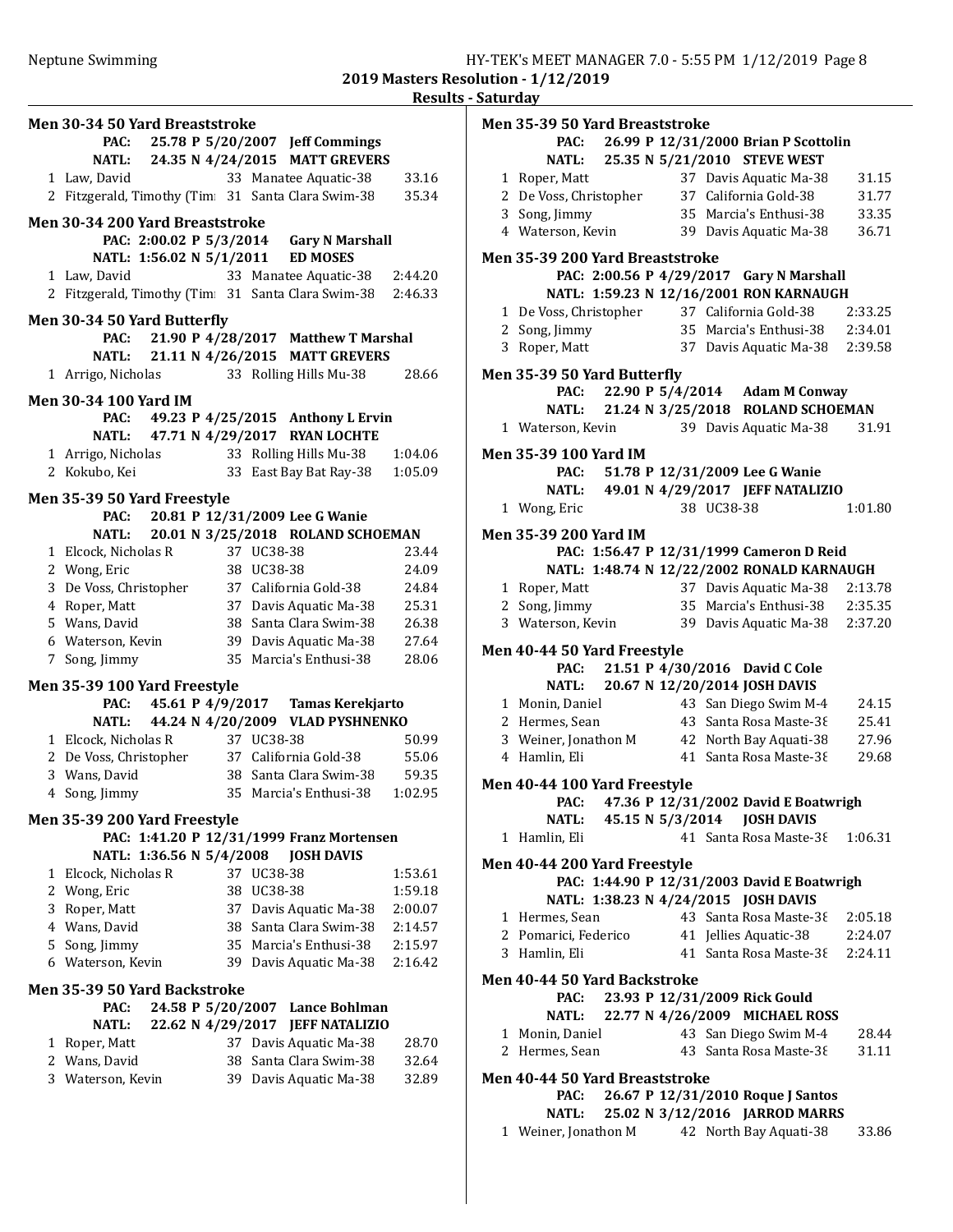Results - Saturday (Men 40-44 50 Yard Breaststroke) 2 39.35 Pomarici, Federico 41 Jellies Aquatic-38 Men 40-44 50 Yard Butterfly PAC: 23.69 P 12/31/2010 Matt Jones NATL: 22.60 N 4/14/2018 JAMES ZENYUH 1 Monin, Daniel 43 San Diego Swim M-4 25.93 2 Matsumura, Naoki 41 Santa Clara Swim-38 28.11 3 Hermes, Sean 43 Santa Rosa Maste-38 29.38 Men 40-44 200 Yard Butterfly PAC: 1:56.79 P 12/31/2009 Roque J Santos NATL: 1:50.61 N 4/14/2002 DENNIS BAKER 1 Matsumura, Naoki 41 Santa Clara Swim-38 2:33.69 Men 40-44 100 Yard IM PAC: 52.58 P 12/31/2010 Roque J Santos NATL: 51.07 N 4/25/2015 JEFF COMMINGS 1 Monin, Daniel 43 San Diego Swim M-4 1:00.09 2 Hermes, Sean 43 Santa Rosa Maste-38 1:06.13 3 Weiner, Jonathon M 42 North Bay Aquati-38 1:09.31 4 Pomarici, Federico 41 Jellies Aquatic-38 1:19.08 Men 45-49 50 Yard Freestyle PAC: 21.87 P 12/31/2009 David E Boatwrigh NATL: 21.06 N 5/21/2010 RICHARD HUGHEY 1 25.59 Virkus, Todd 47 UC38-38 2 26.35 Wright, Eric 45 UC38-38 3 Crowley, Terrance 47 Wine Country Mas-3 27.89 4 Gardner, Douglas 49 Santa Rosa Maste-38 28.23 5 30.32 Lehnert, Ahren 45 Marcia's Enthusi-38 Men 45-49 100 Yard Freestyle PAC: 46.72 P 12/31/2009 Rich Saeger NATL: 46.21 N 4/26/2015 NICOLAS GRANGER 1 55.22 Collazos, Daniel 49 Marcia's Enthusi-38 2 Seeley, Victor 45 Swim Fremont Gle-3 57.57 3 58.06 Virkus, Todd 47 UC38-38 4 Gardner, Douglas 49 Santa Rosa Maste-38 1:06.27 5 1:10.53 Lehnert, Ahren 45 Marcia's Enthusi-38 Men 45-49 200 Yard Freestyle PAC: 1:45.35 P 12/31/2009 David E Boatwrigh NATL: 1:41.69 N 5/21/2010 DAVID SIMS 1 2:10.06 Virkus, Todd 47 UC38-38 2 Lehnert, Ahren 45 Marcia's Enthusi-38 2:33.68 Men 45-49 50 Yard Backstroke PAC: 24.34 P 5/4/2014 Rick Gould NATL: 23.58 N 4/26/2015 MICHAEL ROSS 1 32.88 Wright, Eric 45 UC38-38 2 Gardner, Douglas 49 Santa Rosa Maste-38 34.78 Men 45-49 200 Yard Backstroke PAC: 1:55.35 P 5/2/2014 Rick Gould NATL: 1:53.97 N 5/1/2016 SAEGER\GRANGER 1 Seeley, Victor 45 Swim Fremont Gle-3 2:28.14

|   | Men 45-49 50 Yard Breaststroke                              |            |            |                                           |                |
|---|-------------------------------------------------------------|------------|------------|-------------------------------------------|----------------|
|   |                                                             |            |            | PAC: 27.65 P 12/31/2002 Lee A Rider       |                |
|   |                                                             |            |            | NATL: 26.05 N 4/30/2017 STEVE WEST        |                |
|   | 1 Wright, Eric<br>2 Crowley, Terrance 47 Wine Country Mas-3 |            | 45 UC38-38 |                                           | 33.83<br>34.13 |
|   | 3 Virkus, Todd                                              | 47 UC38-38 |            |                                           |                |
|   |                                                             |            |            |                                           | 36.79          |
|   | Men 45-49 200 Yard Breaststroke                             |            |            |                                           |                |
|   |                                                             |            |            | PAC: 2:11.89 P 5/3/2014 Sergey Mariniuk   |                |
|   |                                                             |            |            | NATL: 2:02.42 N 4/29/2017 STEVE WEST      |                |
|   | 1 Collazos, Daniel 49 Marcia's Enthusi-38 2:25.79           |            |            |                                           |                |
|   | 2 Lehnert, Ahren 45 Marcia's Enthusi-38 3:10.56             |            |            |                                           |                |
|   | Men 45-49 50 Yard Butterfly                                 |            |            |                                           |                |
|   |                                                             |            |            | PAC: 24.00 P 12/31/2012 Matt Jones        |                |
|   |                                                             |            |            | NATL: 22.67 N 5/4/2008 PAUL SMITH         |                |
|   | 1 Virkus, Todd                                              | 47 UC38-38 |            |                                           | 31.01          |
|   | 2 Gardner, Douglas 49 Santa Rosa Maste-38                   |            |            |                                           | 31.56          |
|   |                                                             |            |            |                                           |                |
|   | Men 45-49 200 Yard Butterfly                                |            |            |                                           |                |
|   |                                                             |            |            | PAC: 2:00.35 P 5/3/2014 Michael W De Bois |                |
|   |                                                             |            |            | NATL: 1:50.73 N 12/6/2008 DENNIS BAKER    |                |
|   | 1 Collazos, Daniel                                          |            |            | 49 Marcia's Enthusi-38 2:22.20            |                |
|   | Men 45-49 100 Yard IM                                       |            |            |                                           |                |
|   |                                                             |            |            | PAC: 55.47 P 5/3/2014 Michael W De Bois   |                |
|   |                                                             |            |            | NATL: 52.14 N 5/23/2010 RICHARD HUGHEY    |                |
|   | 1 Wright, Eric                                              | 45 UC38-38 |            |                                           | 1:07.67        |
|   | 2 Crowley, Terrance 47 Wine Country Mas-3 1:12.31           |            |            |                                           |                |
|   | 3 Gardner, Douglas 49 Santa Rosa Maste-38 1:15.61           |            |            |                                           |                |
|   | 4 Lehnert, Ahren                                            |            |            | 45 Marcia's Enthusi-38 1:23.85            |                |
|   |                                                             |            |            |                                           |                |
|   | Men 45-49 200 Yard IM                                       |            |            |                                           |                |
|   |                                                             |            |            | PAC: 1:58.59 P 5/4/2014 Sergey Mariniuk   |                |
|   |                                                             |            |            | NATL: 1:51.44 N 4/26/2015 NICOLAS GRANGER |                |
|   | 1 Gardner, Douglas 49 Santa Rosa Maste-38 2:59.65           |            |            |                                           |                |
|   | Men 50-54 50 Yard Freestyle                                 |            |            |                                           |                |
|   |                                                             |            |            | PAC: 22.45 P 12/31/2009 John Oberto       |                |
|   |                                                             |            |            | NATL: 21.36 N 4/29/2011 ROWDY GAINES      |                |
|   | 1 Ehrenberger, Dennis 54 California Capit-38                |            |            |                                           | 25.70          |
|   | 2 Woolf, Marlon 54 Swymnut Masters-31 26.48                 |            |            |                                           |                |
| 3 | Krovetz, Ted                                                |            |            | 52 Davis Aquatic Ma-38                    | 27.48          |
| 4 | Morelle, Bertrand                                           | 54         |            | Santa Rosa Maste-38                       | 29.20          |
| 5 | Osborne, Glen                                               | 54         |            | Sebastopol Maste-38                       | 30.71          |
| 6 | Griffiths, John                                             | 52         |            | North Bay Aquati-38                       | 37.01          |
| 7 | Lessin, Michael D                                           | 53         |            | North Bay Aquati-38                       | 1:10.27        |
|   |                                                             |            |            |                                           |                |
|   | <b>Men 50-54 100 Yard Freestyle</b>                         |            |            |                                           |                |
|   | PAC:                                                        |            |            | 49.08 P 12/31/2008 Peter Nunan            |                |
|   | <b>NATL:</b>                                                |            |            | 46.59 N 5/10/2009 ROWDY GAINES            |                |
| 1 | Lessin, Michael D                                           |            |            | 53 North Bay Aquati-38                    | 1:04.70        |
|   | 2 Morelle, Bertrand                                         |            |            | 54 Santa Rosa Maste-38                    | 1:04.98        |
| 3 | Osborne, Glen                                               |            |            | 54 Sebastopol Maste-38                    | 1:08.72        |
|   | 4 Griffiths, John                                           | 52         |            | North Bay Aquati-38                       | 1:24.46        |
|   | <b>Men 50-54 200 Yard Freestyle</b>                         |            |            |                                           |                |
|   |                                                             |            |            | PAC: 1:48.26 P 12/31/2008 Peter Nunan     |                |
|   |                                                             |            |            | NATL: 1:43.76 N 5/10/2009 ROWDY GAINES    |                |
| 1 | Krovetz, Ted                                                |            |            | 52 Davis Aquatic Ma-38                    | 2:09.06        |
| 2 | Osborne, Glen                                               |            |            | 54 Sebastopol Maste-38                    | 2:38.96        |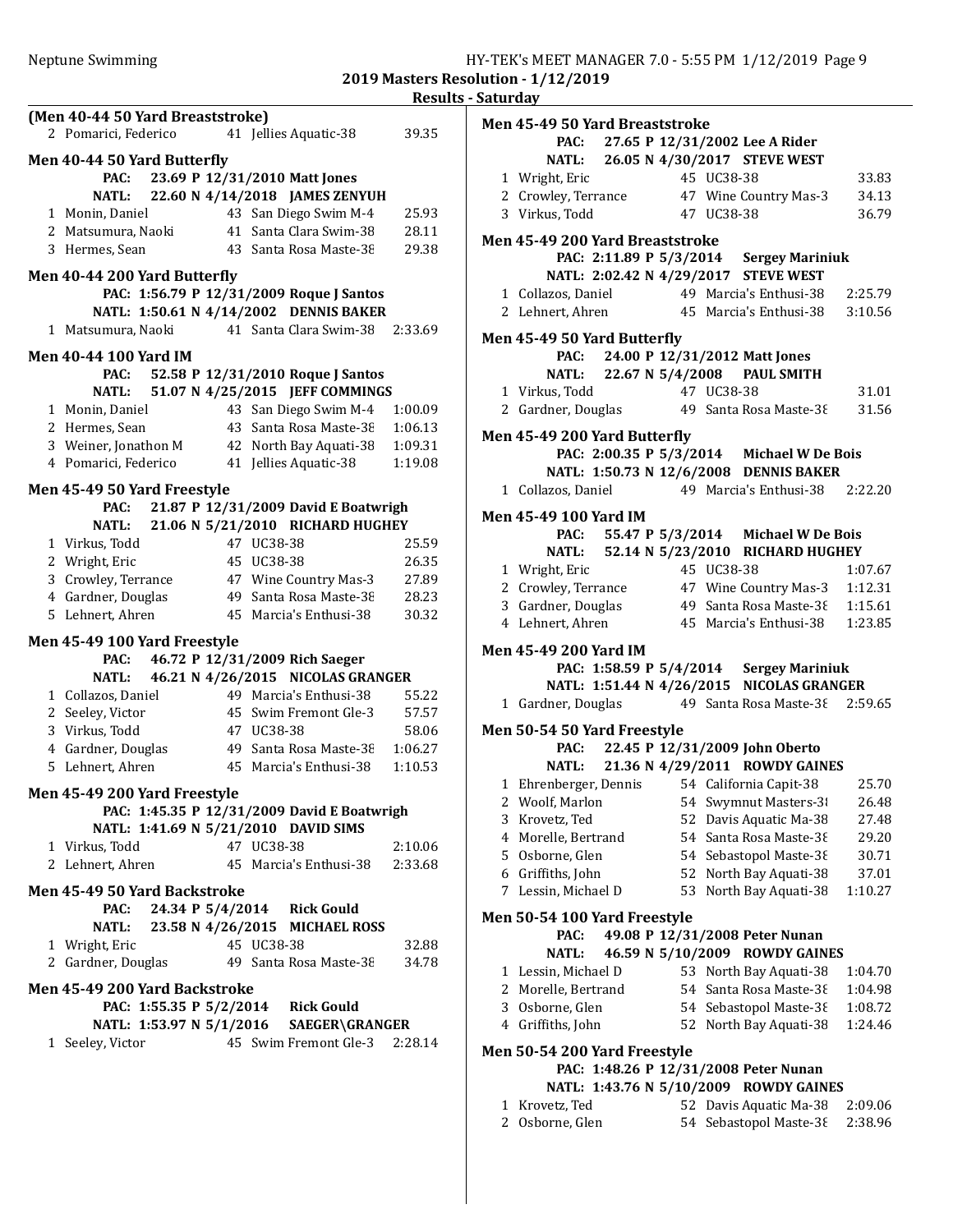|                                | Men 50-54 50 Yard Backstroke          |  |                  |                                                |         |  |
|--------------------------------|---------------------------------------|--|------------------|------------------------------------------------|---------|--|
|                                | PAC:                                  |  |                  | 26.37 P 12/31/1998 Dick W Thomas               |         |  |
|                                | <b>NATL:</b>                          |  | 24.57 N 5/4/2014 | <b>FRITZ BEDFORD</b>                           |         |  |
|                                | 1 Woolf, Marlon                       |  |                  | 54 Swymnut Masters-3                           | 32.66   |  |
|                                | 2 Ehrenberger, Dennis                 |  |                  | 54 California Capit-38                         | 33.46   |  |
|                                | 3 Osborne, Glen                       |  |                  | 54 Sebastopol Maste-38                         | 36.02   |  |
|                                | 4 Griffiths, John                     |  |                  | 52 North Bay Aquati-38                         | 47.29   |  |
| Men 50-54 50 Yard Breaststroke |                                       |  |                  |                                                |         |  |
|                                | PAC:                                  |  |                  | 27.82 P 12/31/2010 Gary L Patterson            |         |  |
|                                | NATL:                                 |  |                  | 26.45 N 3/30/2014 DAVID GUTHRIE                |         |  |
|                                | 1 Ehrenberger, Dennis                 |  |                  | 54 California Capit-38                         | 33.90   |  |
|                                | 2 Woolf, Marlon                       |  |                  | 54 Swymnut Masters-3                           | 37.57   |  |
|                                | 3 Griffiths, John                     |  |                  | 52 North Bay Aquati-38                         | 45.84   |  |
|                                |                                       |  |                  |                                                |         |  |
|                                | Men 50-54 50 Yard Butterfly<br>PAC:   |  |                  | 23.52 P 12/31/2009 John Oberto                 |         |  |
|                                | NATL:                                 |  |                  | 23.19 N 4/25/2004 TRIP HEDRICK                 |         |  |
|                                | 1 Woolf, Marlon                       |  |                  | 54 Swymnut Masters-3                           | 29.68   |  |
|                                |                                       |  |                  | 2 Morelle, Bertrand 54 Santa Rosa Maste-38     | 33.49   |  |
|                                |                                       |  |                  |                                                |         |  |
|                                | Men 55-59 50 Yard Freestyle           |  |                  |                                                |         |  |
|                                | <b>PAC:</b>                           |  |                  | 22.79 P 5/4/2008 Jim Griffith                  |         |  |
|                                | <b>NATL:</b>                          |  |                  | 21.82 N 4/30/2000 RICHARD ABRAHAMS             |         |  |
|                                | 1 Riblet, Jean-Philippe               |  |                  | 55 Santa Rosa Maste-38                         | 25.10   |  |
|                                | 2 Hill, Toby                          |  |                  | 56 UC38-38                                     | 28.18   |  |
|                                | 3 Laudenslager, Greg                  |  |                  | 57 Rolling Hills Mu-38                         | 28.29   |  |
|                                | 4 Pettibone, Chip                     |  |                  | 56 Santa Rosa Maste-38                         | 30.10   |  |
|                                | 5 Moore, Jim                          |  |                  | 56 Sebastopol Maste-38                         | 33.16   |  |
|                                | 6 Huang, Howard                       |  |                  | 55 Mountain View Ma-3                          | 35.44   |  |
| Men 55-59 100 Yard Freestyle   |                                       |  |                  |                                                |         |  |
|                                |                                       |  |                  |                                                |         |  |
|                                | PAC:                                  |  |                  | 50.21 P 12/31/2008 Jim Griffith                |         |  |
|                                | <b>NATL:</b>                          |  |                  | 48.37 N 4/30/2000 RICHARD ABRAHAMS             |         |  |
|                                | 1 Moore, Jim                          |  |                  | 56 Sebastopol Maste-38                         | 1:15.27 |  |
|                                | 2 Huang, Howard                       |  |                  | 55 Mountain View Ma-3                          | 1:22.91 |  |
|                                |                                       |  |                  |                                                |         |  |
|                                | Men 55-59 200 Yard Freestyle          |  |                  |                                                |         |  |
|                                |                                       |  |                  | PAC: 1:51.58 P 4/7/2017 David E Boatwrigh      |         |  |
|                                |                                       |  |                  | NATL: 1:48.79 N 4/10/2010 MICHAEL MANN         |         |  |
|                                | 1 Riblet, Jean-Philippe               |  |                  | 55 Santa Rosa Maste-38 1:57.66                 |         |  |
|                                | 2 Nootbaar, Tom<br>3 Moore, Jim       |  |                  | 55 Walnut Creek Mas-3 2:03.57                  |         |  |
|                                |                                       |  |                  | 56 Sebastopol Maste-38 2:48.71                 |         |  |
|                                | Men 55-59 50 Yard Backstroke          |  |                  |                                                |         |  |
|                                | PAC:                                  |  |                  | 26.62 P 6/30/2011 Philipp Djang                |         |  |
|                                | NATL:                                 |  |                  | 25.66 N 4/10/2016 STEVE WOOD                   |         |  |
|                                | 1 Riblet, Jean-Philippe               |  |                  | 55 Santa Rosa Maste-38                         | 28.15   |  |
|                                | 2 Laudenslager, Greg                  |  |                  | 57 Rolling Hills Mu-38                         | 34.26   |  |
|                                | 3 Huang, Howard                       |  |                  | 55 Mountain View Ma-3                          | 48.33   |  |
|                                | Men 55-59 200 Yard Backstroke         |  |                  |                                                |         |  |
|                                |                                       |  |                  | PAC: 2:07.54 P 12/31/2004 R Tod Spieker        |         |  |
|                                |                                       |  |                  | NATL: 2:03.14 N 3/31/2012 TOM BARTON           |         |  |
|                                |                                       |  |                  | 1 Riblet, Jean-Philippe 55 Santa Rosa Maste-38 | 2:14.19 |  |
|                                | <b>Men 55-59 50 Yard Breaststroke</b> |  |                  |                                                |         |  |
|                                | PAC:                                  |  |                  | 28.71 P 12/31/2003 Don Mc Kenzie               |         |  |
|                                | NATL:                                 |  |                  | 26.72 N 5/11/2018 CARLO TRAVAINI               |         |  |
|                                |                                       |  |                  | 1 Laudenslager, Greg 57 Rolling Hills Mu-38    | 34.62   |  |
|                                | 2 Kazek, Michael S                    |  |                  | 57 Cal Maritime Aca-38                         | 38.41   |  |

|   | aturuay                                 |                   |                                                               |                    |
|---|-----------------------------------------|-------------------|---------------------------------------------------------------|--------------------|
|   | 3 Pettibone, Chip                       |                   | 56 Santa Rosa Maste-38                                        | 38.67              |
|   | 4 Huang, Howard                         |                   | 55 Mountain View Ma-3                                         | 41.44              |
|   | 5 Moore, Jim                            |                   | 56 Sebastopol Maste-38                                        | 44.56              |
|   | --- Fry, Laurence V                     |                   | 57 Jellies Aquatic-38                                         | DQ                 |
|   | Men 55-59 200 Yard Breaststroke         |                   |                                                               |                    |
|   |                                         |                   | PAC: 2:20.49 P 12/31/2001 Robert Strand                       |                    |
|   |                                         |                   | NATL: 2:07.80 N 5/12/2018 CARLO TRAVAINI                      |                    |
|   | 1 Pettibone, Chip                       |                   | 56 Santa Rosa Maste-38 2:49.90                                |                    |
|   | 2 Fry, Laurence V 57 Jellies Aquatic-38 |                   |                                                               | 2:53.47            |
|   |                                         |                   |                                                               |                    |
|   | <b>Men 55-59 50 Yard Butterfly</b>      |                   |                                                               |                    |
|   | PAC:                                    |                   | 24.39 P 5/1/2016 Paul V Carter<br>24.00 N 5/1/2016 BRUCE KONE |                    |
|   | <b>NATL:</b><br>1 Nootbaar, Tom         |                   | 55 Walnut Creek Mas-3                                         | 28.66              |
|   | 2 Laudenslager, Greg                    |                   | 57 Rolling Hills Mu-38                                        | 32.70              |
|   | 3 Huang, Howard                         |                   | 55 Mountain View Ma-3                                         | 41.28              |
|   |                                         |                   |                                                               |                    |
|   | Men 55-59 200 Yard Butterfly            |                   |                                                               |                    |
|   |                                         |                   | PAC: 2:11.66 P 12/31/2008 Jim Griffith                        |                    |
|   |                                         |                   | NATL: 2:01.59 N 5/12/2018 DAVID SIMS                          |                    |
|   | 1 Nootbaar, Tom                         |                   | 55 Walnut Creek Mas-3                                         | 2:27.31            |
|   | Men 55-59 100 Yard IM                   |                   |                                                               |                    |
|   |                                         |                   | PAC: 58.23 P 4/29/2017 Paul V Carter                          |                    |
|   |                                         |                   | NATL: 55.85 N 4/9/2016 STEVE WOOD                             |                    |
|   | 1 Riblet, Jean-Philippe                 |                   | 55 Santa Rosa Maste-38                                        | 1:02.66            |
|   | 2 Nootbaar, Tom                         |                   | 55 Walnut Creek Mas-3                                         | 1:06.75            |
|   | 3 Laudenslager, Greg                    |                   | 57 Rolling Hills Mu-38                                        | 1:10.73            |
|   | 4 Fry, Laurence V                       |                   | 57 Jellies Aquatic-38                                         | 1:13.19            |
|   | 5 Kazek, Michael S                      |                   | 57 Cal Maritime Aca-38                                        | 1:19.40            |
|   | Men 55-59 200 Yard IM                   |                   |                                                               |                    |
|   |                                         |                   | PAC: 2:08.65 P 4/28/2017 Paul V Carter                        |                    |
|   |                                         |                   | NATL: 2:02.25 N 5/13/2018 DAVID SIMS                          |                    |
|   |                                         |                   | 1 Riblet, Jean-Philippe 55 Santa Rosa Maste-38 2:12.31        |                    |
| 2 |                                         |                   | Fry, Laurence V 57 Jellies Aquatic-38                         | 2:45.80            |
|   | Men 60-64 50 Yard Freestyle             |                   |                                                               |                    |
|   |                                         |                   | PAC: 23.74 P 5/2/2014 James M Griffith                        |                    |
|   |                                         |                   | NATL: 22.30 N 5/22/2005 RICHARD ABRAHAMS                      |                    |
|   |                                         |                   | 1 Evans, Mark E 60 Santa Rosa Maste-38 25.47                  |                    |
| 2 | Cutting, Steve                          | 61                | Manatee Aquatic-38                                            | 25.90              |
| 3 | Van Boer, Eric D                        | 64                | Rolling Hills Mu-38                                           | 26.75              |
| 4 | Lloyd, John R                           | 64                | UC38-38                                                       | 28.93              |
| 5 | Maritzen, Michael                       | 62                | Rolling Hills Mu-38                                           | 29.73              |
| 6 | Schultz, Wayne                          | 60                | Humboldt Masters-3                                            | 30.63              |
| 7 | Hektner, Eric                           | 60                | Tri Valley Maste-38                                           | 31.34              |
| 8 | Deltorchio, Fred                        | 61                | Cal Maritime Aca-38                                           | 34.68              |
|   |                                         |                   |                                                               |                    |
|   | Men 60-64 100 Yard Freestyle<br>PAC:    | 53.05 P 4/10/2016 |                                                               |                    |
|   | <b>NATL:</b>                            | 49.14 N 5/22/2005 | Jim Helm<br>RICHARD ABRAHAMS                                  |                    |
| 1 | Cutting, Steve                          |                   | 61 Manatee Aquatic-38                                         | 57.00              |
| 2 | Maritzen, Michael                       | 62                | Rolling Hills Mu-38                                           | 1:06.32            |
| 3 | Schultz, Wayne                          | 60                | Humboldt Masters-3                                            | 1:11.42            |
| 4 |                                         |                   |                                                               |                    |
|   |                                         | 60                |                                                               |                    |
| 5 | Hektner, Eric                           | 61                | Tri Valley Maste-38                                           | 1:12.52<br>1:19.01 |
|   | Deltorchio, Fred                        |                   | Cal Maritime Aca-38                                           |                    |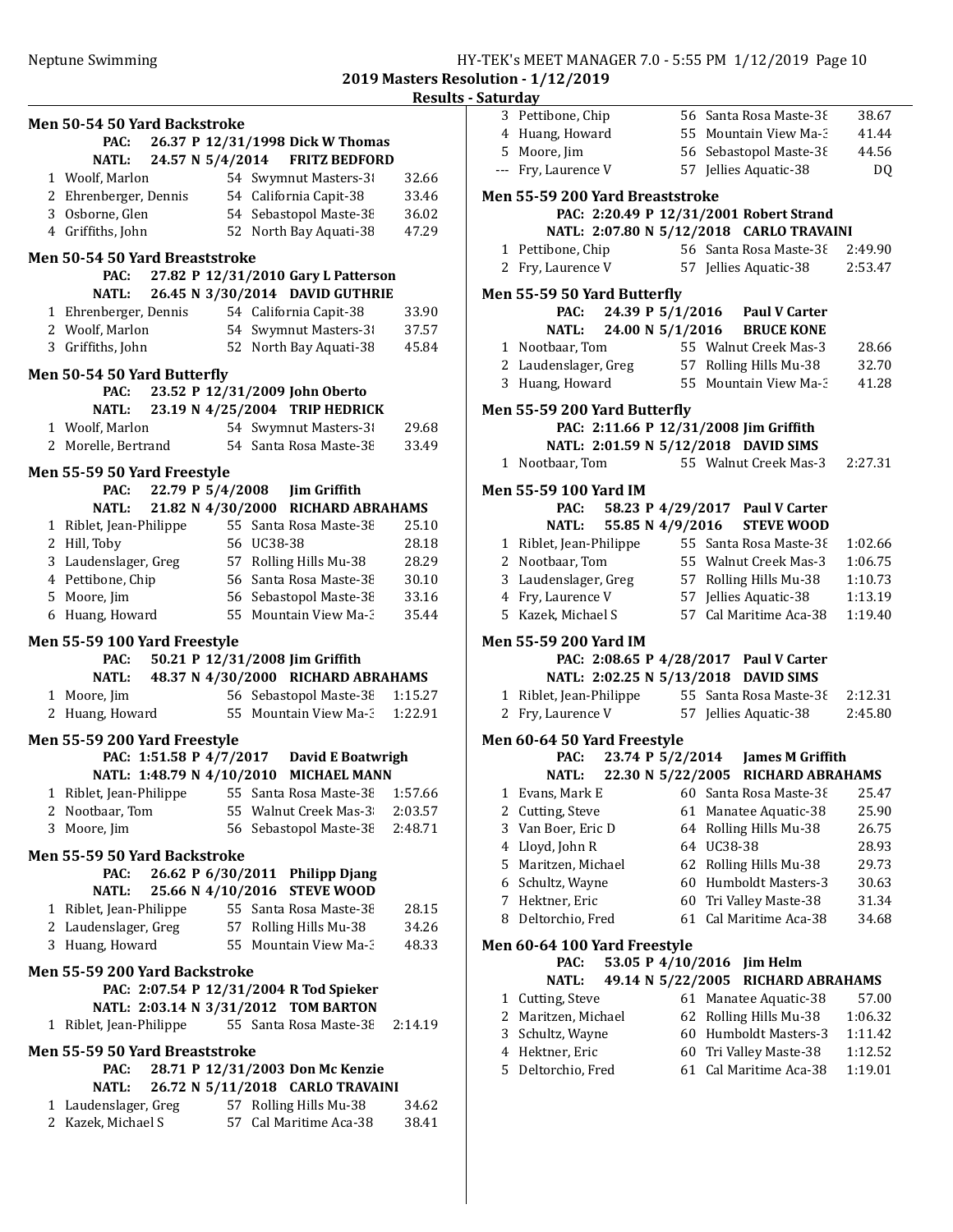|                                         |                                                                  |         | <b>Results - Saturday</b> |
|-----------------------------------------|------------------------------------------------------------------|---------|---------------------------|
| Men 60-64 200 Yard Freestyle            |                                                                  |         | <b>Men 60-</b>            |
|                                         | PAC: 1:55.25 P 5/1/2011 Tim Broderick                            |         |                           |
|                                         | NATL: 1:51.08 N 4/24/2015 RICK COLELLA                           |         |                           |
| 1 Evans, Mark E                         | 60 Santa Rosa Maste-38                                           | 2:03.79 | 1 Pint                    |
| 2 Cutting, Steve                        | 61 Manatee Aquatic-38                                            | 2:06.08 | Men 65-                   |
| 3 Maritzen, Michael                     | 62 Rolling Hills Mu-38                                           | 2:28.84 |                           |
| 4 Anderson, Robert                      | 63 Peninsula Commun-                                             | 2:30.18 |                           |
| 5 Hektner, Eric                         | 60 Tri Valley Maste-38                                           | 2:30.33 | 1 Holt                    |
| 6 Pinto, Harlan                         | 61 Menlo Masters-38                                              | 2:30.80 | 2 Star                    |
| 7 Deltorchio, Fred                      | 61 Cal Maritime Aca-38                                           | 2:55.91 | 3 Ber                     |
| Men 60-64 50 Yard Backstroke            |                                                                  |         | 4 Mck                     |
| 27.64 P 5/1/2011<br>PAC:                | <b>Hugh Wilder</b>                                               |         | 5 Mar                     |
| 26.60 N 4/7/2018<br><b>NATL:</b>        | <b>BRUCE KONE</b>                                                |         | 6 Cort                    |
| 1 Cutting, Steve                        | 61 Manatee Aquatic-38                                            | 30.32   | 7 Ken                     |
| 2 Van Boer, Eric D                      | 64 Rolling Hills Mu-38                                           | 31.63   | Men 65-                   |
| 3 Schultz, Wayne                        | 60 Humboldt Masters-3                                            | 37.67   |                           |
| 4 Maritzen, Michael                     | 62 Rolling Hills Mu-38                                           | 37.94   |                           |
| Men 60-64 200 Yard Backstroke           |                                                                  |         | 1 Star                    |
|                                         | PAC: 2:13.13 P 12/31/2009 Tim A Birnie                           |         | 2 Ber                     |
| NATL: 2:07.91 N 5/1/2016                | <b>TOM BARTON</b>                                                |         | 3 Mar                     |
| 1 Cutting, Steve                        | 61 Manatee Aquatic-38                                            | 2:20.92 | 4 Sma                     |
| 2 Pinto, Harlan                         | 61 Menlo Masters-38                                              | 3:12.39 | 5 Cort                    |
| 3 Anderson, Robert 63 Peninsula Commun- |                                                                  | 3:19.13 |                           |
|                                         |                                                                  |         | Men 65-                   |
| Men 60-64 50 Yard Breaststroke          |                                                                  |         |                           |
| PAC:<br>NATL:                           | 29.32 P 12/31/2006 Robert Strand<br>28.30 N 2/11/2018 BRUCE KONE |         | 1 Ber                     |
| 1 Anderson, Robert                      | 63 Peninsula Commun-                                             | 36.76   | 2 Sma                     |
| 2 Hektner, Eric                         | 60 Tri Valley Maste-38                                           | 38.06   | 3 Cort                    |
| 3 Pinto, Harlan                         | 61 Menlo Masters-38                                              | 39.11   |                           |
|                                         |                                                                  |         | Men 65-                   |
| Men 60-64 200 Yard Breaststroke         |                                                                  |         |                           |
|                                         | PAC: 2:24.68 P 12/31/2006 Robert Strand                          |         |                           |
| NATL: 2:16.71 N 5/3/2014                | <b>RICK COLELLA</b>                                              |         | 1 Beri                    |
| 1 Hektner, Eric                         | 60 Tri Valley Maste-38                                           | 3:08.43 | Men 65-                   |
| 2 Anderson, Robert 63 Peninsula Commun- |                                                                  | 3:08.93 |                           |
| 3 Pinto, Harlan                         | 61 Menlo Masters-38                                              | 3:09.00 |                           |
| Men 60-64 50 Yard Butterfly             |                                                                  |         | 1 Sma                     |
| PAC:                                    | 26.25 P 6/6/2015 Steve Baxter                                    |         | Men 65-                   |
| <b>NATL:</b>                            | 24.36 N 2/10/2018 BRUCE KONE                                     |         |                           |
| 1 Van Boer, Eric D                      | 64 Rolling Hills Mu-38                                           | 29.63   |                           |
| 2 Maritzen, Michael                     | 62 Rolling Hills Mu-38                                           | 34.30   | 1 Mck                     |
| 3 Anderson, Robert                      | 63 Peninsula Commun-                                             | 34.49   | 2 Ken                     |
| 4 Schultz, Wayne                        | 60 Humboldt Masters-3                                            | 44.88   | 3 Cort                    |
| Men 60-64 200 Yard Butterfly            |                                                                  |         |                           |
|                                         | PAC: 2:15.73 P 12/31/2010 Jim Clemmons                           |         | Men 65-                   |
| NATL: 2:07.49 N 4/30/2017 JIM SAUER     |                                                                  |         |                           |
| 1 Anderson, Robert                      | 63 Peninsula Commun-                                             | 3:08.63 | 1 Sma                     |
| <b>Men 60-64 100 Yard IM</b>            |                                                                  |         | 2 Ken                     |
|                                         | PAC: 1:00.10 P 12/31/2008 Robert Strand                          |         | 3 Mar                     |
| NATL:                                   | 57.23 N 5/11/2013 RICK COLELLA                                   |         |                           |
| 1 Evans, Mark E                         | 60 Santa Rosa Maste-38                                           | 1:05.73 | Men 65-                   |
| 2 Schultz, Wayne                        | 60 Humboldt Masters-3                                            | 1:28.24 |                           |
|                                         |                                                                  |         |                           |
|                                         |                                                                  |         | 1 Beri<br>$2$ Cord        |

| <b>Men 60-64 200 Yard IM</b>        |                          |  |                                         |         |
|-------------------------------------|--------------------------|--|-----------------------------------------|---------|
|                                     |                          |  | PAC: 2:10.85 P 5/1/2011 Tim Broderick   |         |
|                                     |                          |  | NATL: 2:03.26 N 5/4/2014 RICK COLELLA   |         |
| 1 Pinto, Harlan                     |                          |  | 61 Menlo Masters-38                     | 3:02.37 |
| Men 65-69 50 Yard Freestyle         |                          |  |                                         |         |
| PAC:                                |                          |  | 24.01 P 12/31/2009 James E Elder        |         |
| <b>NATL:</b>                        |                          |  | 22.10 N 5/23/2010 RICHARD ABRAHAMS      |         |
| 1 Holt, Tate                        |                          |  | 67 Tamalpais Aquati-38                  | 24.96   |
| 2 Stanley, Mark                     |                          |  | 68 Santa Rosa Maste-38                  | 26.97   |
| 3 Bernard, Alan                     |                          |  | 69 Tamalpais Aquati-38                  | 28.20   |
| 4 McKenzie, Bob                     |                          |  | 68 California Capit-38                  | 28.29   |
| 5 Mange, Kenneth                    |                          |  | 66 Petaluma Salty K-38                  | 28.81   |
| 6 Cort, Doug                        |                          |  | 68 Cal Maritime Aca-38                  | 31.01   |
| 7 Kennedy, James B                  |                          |  | 67 Cal Maritime Aca-38                  | 35.57   |
| Men 65-69 100 Yard Freestyle        |                          |  |                                         |         |
| PAC:                                |                          |  | 53.66 P 12/31/2009 James E Elder        |         |
| NATL:                               |                          |  | 49.42 N 5/22/2010 RICHARD ABRAHAMS      |         |
| 1 Stanley, Mark                     |                          |  | 68 Santa Rosa Maste-38                  | 1:00.63 |
| 2 Bernard, Alan                     |                          |  | 69 Tamalpais Aquati-38                  | 1:02.48 |
| 3 Mange, Kenneth                    |                          |  | 66 Petaluma Salty K-38                  | 1:06.03 |
| 4 Small, Stephen A                  |                          |  | 66 Marcia's Enthusi-38                  | 1:07.40 |
| 5 Cort, Doug                        |                          |  | 68 Cal Maritime Aca-38                  | 1:11.88 |
|                                     |                          |  |                                         |         |
| Men 65-69 200 Yard Freestyle        |                          |  | PAC: 2:04.19 P 12/31/2010 Richard Burns |         |
|                                     |                          |  | NATL: 1:52.57 N 4/30/2017 RICK COLELLA  |         |
| 1 Bernard, Alan                     |                          |  | 69 Tamalpais Aquati-38                  | 2:16.68 |
| 2 Small, Stephen A                  |                          |  | 66 Marcia's Enthusi-38                  | 2:28.13 |
| 3 Cort, Doug                        |                          |  | 68 Cal Maritime Aca-38                  | 2:41.40 |
|                                     |                          |  |                                         |         |
| Men 65-69 50 Yard Backstroke        |                          |  |                                         |         |
| PAC:                                |                          |  | 27.84 P 12/31/2009 Richard Burns        |         |
| NATL:                               |                          |  | 27.74 N 5/23/2010 RICHARD ABRAHAMS      |         |
| 1 Bernard, Alan                     |                          |  | 69 Tamalpais Aquati-38                  | 35.35   |
| Men 65-69 200 Yard Backstroke       |                          |  |                                         |         |
|                                     |                          |  | PAC: 2:16.72 P 5/9/2013 Hugh Wilder     |         |
|                                     |                          |  | NATL: 2:15.61 N 1/14/2018 LAWRENCE DAY  |         |
| 1 Small, Stephen A                  |                          |  | 66 Marcia's Enthusi-38 2:59.52          |         |
| Men 65-69 50 Yard Breaststroke      |                          |  |                                         |         |
| PAC:                                |                          |  | 31.32 P 12/31/2009 David R Gildea       |         |
| <b>NATL:</b>                        |                          |  | 28.88 N 5/11/2018 RICK COLELLA          |         |
| 1 McKenzie, Bob                     |                          |  | 68 California Capit-38                  | 38.48   |
| 2 Kennedy, James B                  |                          |  | 67 Cal Maritime Aca-38                  | 41.52   |
| 3 Cort, Doug                        |                          |  | 68 Cal Maritime Aca-38                  | 43.88   |
| Men 65-69 200 Yard Breaststroke     |                          |  |                                         |         |
|                                     | PAC: 2:34.01 P 4/26/2015 |  | <b>Jim Clemmons</b>                     |         |
|                                     |                          |  | NATL: 2:16.70 N 4/29/2017 RICK COLELLA  |         |
| 1 Small, Stephen A                  |                          |  | 66 Marcia's Enthusi-38                  | 3:12.60 |
| 2 Kennedy, James B                  |                          |  | 67 Cal Maritime Aca-38                  | 3:22.66 |
| 3 Mange, Kenneth                    |                          |  | 66 Petaluma Salty K-38                  | 3:24.57 |
|                                     |                          |  |                                         |         |
| Men 65-69 50 Yard Butterfly<br>PAC: |                          |  | 26.65 P 12/31/2009 James E Elder        |         |
| <b>NATL:</b>                        |                          |  | 24.94 N 5/22/2010 RICHARD ABRAHAMS      |         |
| 1 Bernard, Alan                     |                          |  | 69 Tamalpais Aquati-38                  | 31.04   |
| 2 Cort, Doug                        |                          |  | 68 Cal Maritime Aca-38                  | 35.58   |
|                                     |                          |  |                                         |         |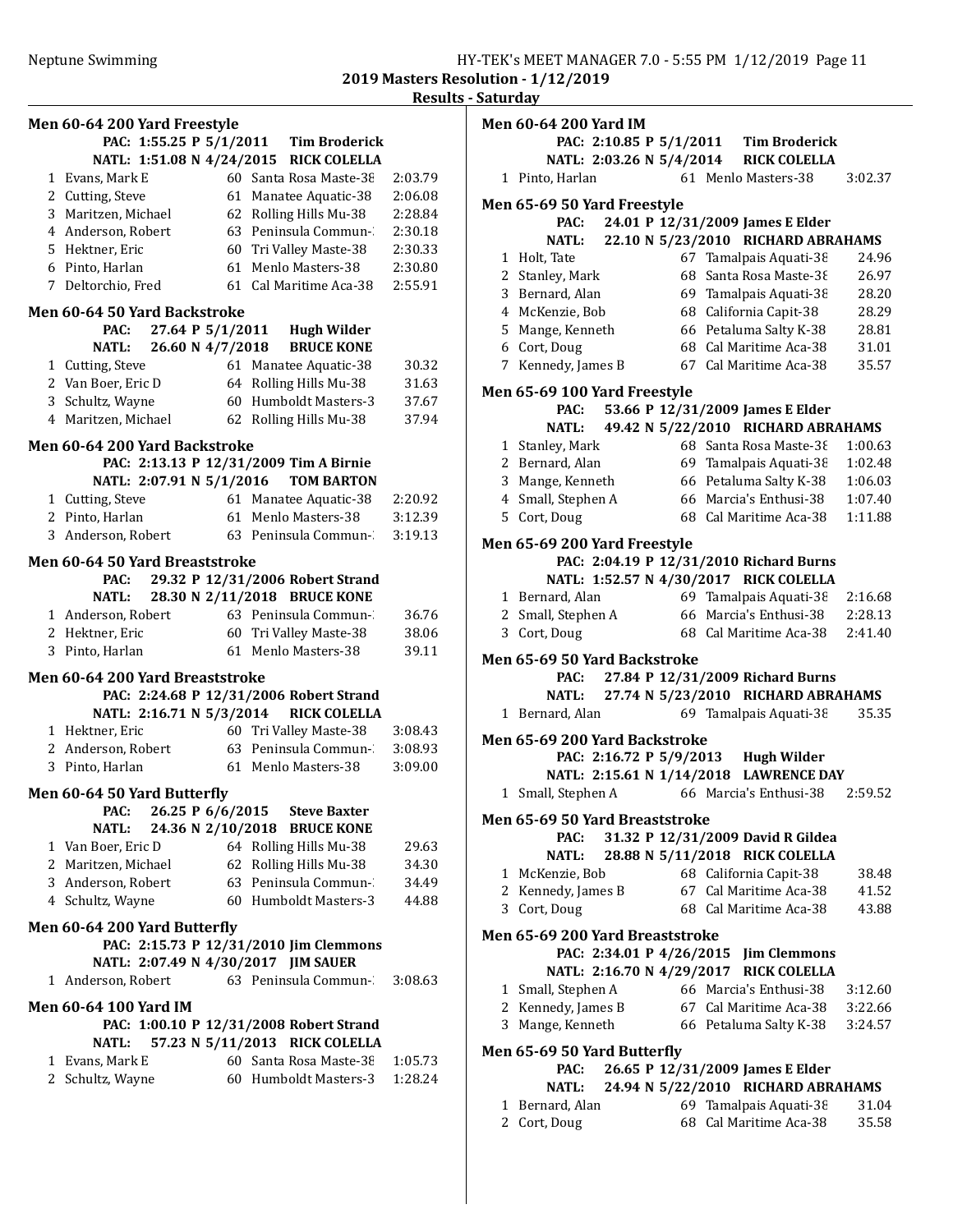Results - Saturday Men 65-69 100 Yard IM PAC: 1:02.26 P 12/31/2009 Richard Burns NATL: 57.45 N 4/29/2017 RICK COLELLA 1 Mange, Kenneth 66 Petaluma Salty K-38 1:16.70 2 Small, Stephen A 66 Marcia's Enthusi-38 1:20.27 3 Kennedy, James B 67 Cal Maritime Aca-38 1:28.38 Men 65-69 200 Yard IM PAC: 2:17.03 P 4/9/2016 Tim Broderick NATL: 2:03.63 N 4/28/2017 RICK COLELLA 1 Small, Stephen A 66 Marcia's Enthusi-38 2:54.51 Men 70-74 50 Yard Freestyle PAC: 24.81 P 5/2/2014 James E Elder NATL: 24.13 N 5/4/2008 JEFF FARRELL 1 McPherson, Andrew 71 Davis Aquatic Ma-38 27.35 2 Ashford, Wes 70 Peninsula Commun-28.44<br>3 Tucker, William 70 North Bay Aquati-38 44.01 70 North Bay Aquati-38 44.01 4 Wingerath, Michael 73 Cal Maritime Aca-38 51.57 Men 70-74 100 Yard Freestyle PAC: 56.43 P 4/30/2017 Andrew M McPherso **NATL: 54.58 N 4/26/2015 RICHARD ABRAHAMS**<br>1 Ashford, Wes 70 Peninsula Commun- 1:02.4 70 Peninsula Commun-31:02.48 Men 70-74 200 Yard Freestyle PAC: 2:12.26 P 4/30/2017 James R DeLacy NATL: 2:06.63 N 5/8/2015 DAVID QUIGGIN 1 Ashford, Wes 70 Peninsula Commun-3822.62 2 Gleeson, Gerald 71 Wine Country Mas-3 2:54.20 3 3:39.23 Tucker, William 70 North Bay Aquati-38 Men 70-74 50 Yard Backstroke PAC: 29.72 P 4/26/2015 Richard Burns NATL: 29.72 N 4/26/2015 RICHARD BURNS 1 33.17 McPherson, Andrew 71 Davis Aquatic Ma-38 Men 70-74 50 Yard Breaststroke PAC: 32.86 P 9/29/2013 David R Gildea NATL: 31.70 N 4/30/2016 ROBERT STRAND 2 McPherson, Andrew 71 Davis Aquatic Ma-38 37.00 3 59.86 Wingerath, Michael 73 Cal Maritime Aca-38 Men 70-74 200 Yard Breaststroke PAC: 2:43.16 P 4/26/2015 Kenneth A Frost NATL: 2:35.66 N 4/29/2016 ROBERT STRAND 1 David, Fred 70 Santa Rosa Maste-38 3:17.62 Men 70-74 50 Yard Butterfly PAC: 27.81 P 5/4/2014 James E Elder NATL: 26.92 N 4/26/2015 RICHARD ABRAHAMS 1 McPherson, Andrew 71 Davis Aquatic Ma-38 29.42 Men 70-74 100 Yard IM PAC: 1:04.77 P 4/30/2017 Andrew M McPherso NATL: 1:04.77 N 4/29/2017 ANDREW MCPHERSON 2 David, Fred 70 Santa Rosa Maste-38 1:29.87 Men 75-79 50 Yard Freestyle PAC: 28.73 P 5/2/2014 William G Van Hor NATL: 25.58 N 3/4/2012 JEFF FARRELL 1 Burns, Richard 75 Tamalpais Aquati-38 27.67P 2 Stewart, Jim 77 Santa Rosa Maste-38 44.54 Men 75-79 100 Yard Freestyle PAC: 1:06.93 P 4/9/2017 Richard T Todd NATL: 58.68 N 5/10/2009 DAVID RADCLIFF 1 Stewart, Jim 77 Santa Rosa Maste-38 1:37.97 Men 75-79 50 Yard Backstroke PAC: 34.84 P 12/31/1995 Ray Taft NATL: 32.11 N 4/19/2009 YOSHI OYAKAWA 1 31.47N Burns, Richard 75 Tamalpais Aquati-38 2 Stewart, Jim 77 Santa Rosa Maste-38 55.01 Men 75-79 200 Yard Backstroke PAC: 2:44.64 P 4/8/2017 Richard T Todd NATL: 2:31.41 N 4/17/2010 BURWELL JONES 1 Stewart, Jim 77 Santa Rosa Maste-38 4:15.46 Men 75-79 50 Yard Butterfly PAC: 32.89 P 12/31/2007 Ashley K Jones NATL: 28.99 N 1/14/2017 MIKE FRESHLEY 1 Burns, Richard 75 Tamalpais Aquati-38 31.33P Men 75-79 200 Yard IM PAC: 2:54.67 P 12/31/1995 Ray Taft NATL: 2:35.67 N 4/30/2016 MIKE FRESHLEY 1 Burns, Richard 75 Tamalpais Aquati-38 2:39.33P Men 80-84 50 Yard Freestyle PAC: 32.00 P 12/31/1998 Aldo da Rosa NATL: 28.68 N 4/30/2017 FARRELL\FARRELL 1 Young, Ronald 81 Tamalpais Aquati-38 45.00 Men 80-84 100 Yard Freestyle PAC: 1:10.76 P 12/31/2000 Ray Taft NATL: 1:04.60 N 5/3/2014 DAVID RADCLIFF 1 Young, Ronald 81 Tamalpais Aquati-38 1:52.65 Men 85-89 50 Yard Freestyle PAC: 35.77 P 12/31/2004 William Johnston NATL: 31.92 N 3/7/2010 FRANK PIEMME 1 Stupfel, Norman 86 Santa Rosa Maste-38 43.49 Men 85-89 100 Yard Freestyle PAC: 1:29.20 P 12/31/2004 William Johnston NATL: 1:10.92 N 4/18/2010 FRANK PIEMME 1 Stupfel, Norman 86 Santa Rosa Maste-38 1:43.20 Men 85-89 200 Yard Freestyle PAC: 3:19.24 P 12/31/2004 Aldo da Rosa NATL: 2:50.54 N 5/8/2010 FRANK PIEMME 1 Stupfel, Norman 86 Santa Rosa Maste-38 4:05.17